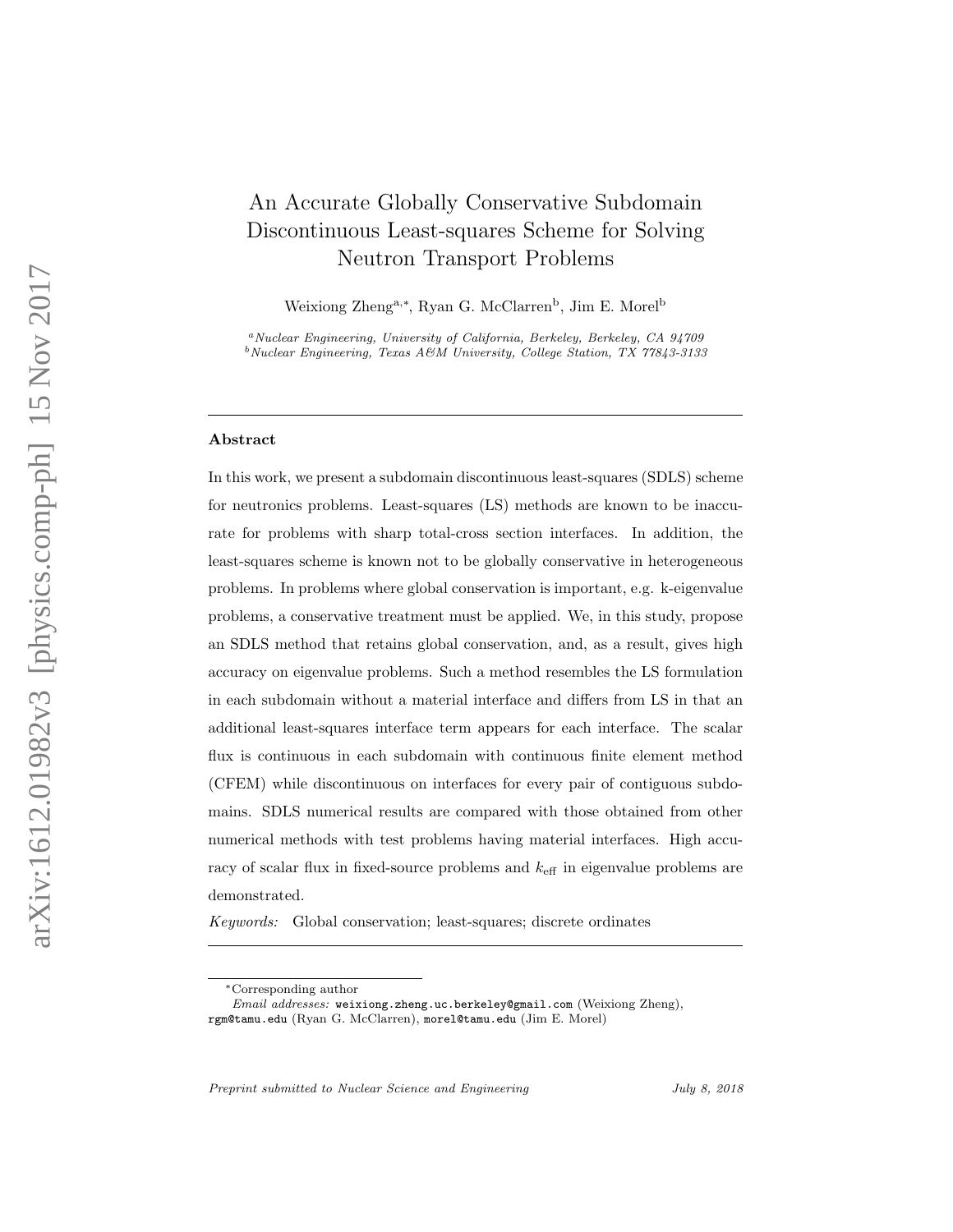# 1. Introduction

Neutral particle transport problems are governed by a first-order, hyperbolic equation. As a result particle transport problems, especially those that are streaming dominated, can have sharp gradients along the characteristic lines. Such problems require spatial discretizations that allow for discontinuities in space. Moreover, in regions where there is a strong scattering, discontinuous finite element method (DFEM) have been shown to properly preserve the asymptotic diffusion limit of the transport equation [\[1\]](#page-21-0). These two facts have led to discontinuous Galerkin finite elements being widely accepted in transport calculations. Nevertheless, the discontinuous finite element methods have more degrees of freedom (DoFs) than their continuous counterparts, especially in 3- D.

Another approach to solving transport problems involves forming a secondorder transport operator, and solving the resulting equations using continuous finite elements. Second-order transport problems based on the parity of the equations and the self-adjoint angular flux (SAAF) equation are well-known[\[2,](#page-21-1) [3,](#page-21-2) [4,](#page-21-3) [5,](#page-22-0) [6\]](#page-22-1). The resulting equations are symmetric, but are ill-posed in void regions and ill-conditioned in near voids.

More recently, Hansen, et al. [\[7\]](#page-22-2) derived a second-order form that is equivalent to minimizing the squared residual of the transport operator; it is therefore called the least-squares transport equation (LSTE). This method can also be formed by multiplying the transport equation by the adjoint transport operator or by applying least-squares finite elements in space to the transport equation. The resulting equations are well-posed in void and are symmetric positive definite (SPD). The least-squares method has been continuously investigated in the applied mathematics and computational fluid dynamics communities for decades [\[8,](#page-22-3) [9,](#page-22-4) [10,](#page-22-5) [11,](#page-22-6) [12,](#page-22-7) [13\]](#page-22-8). However, the method generally has low accuracy in problems with interfaces between optically thin and thick materials without local refinement near the interface<sup>[\[14,](#page-22-9) [16,](#page-23-0) [15,](#page-23-1) [17\]](#page-23-2)</sup>. Additionally, the standard least-squares method does not have particle conservation (except in the limit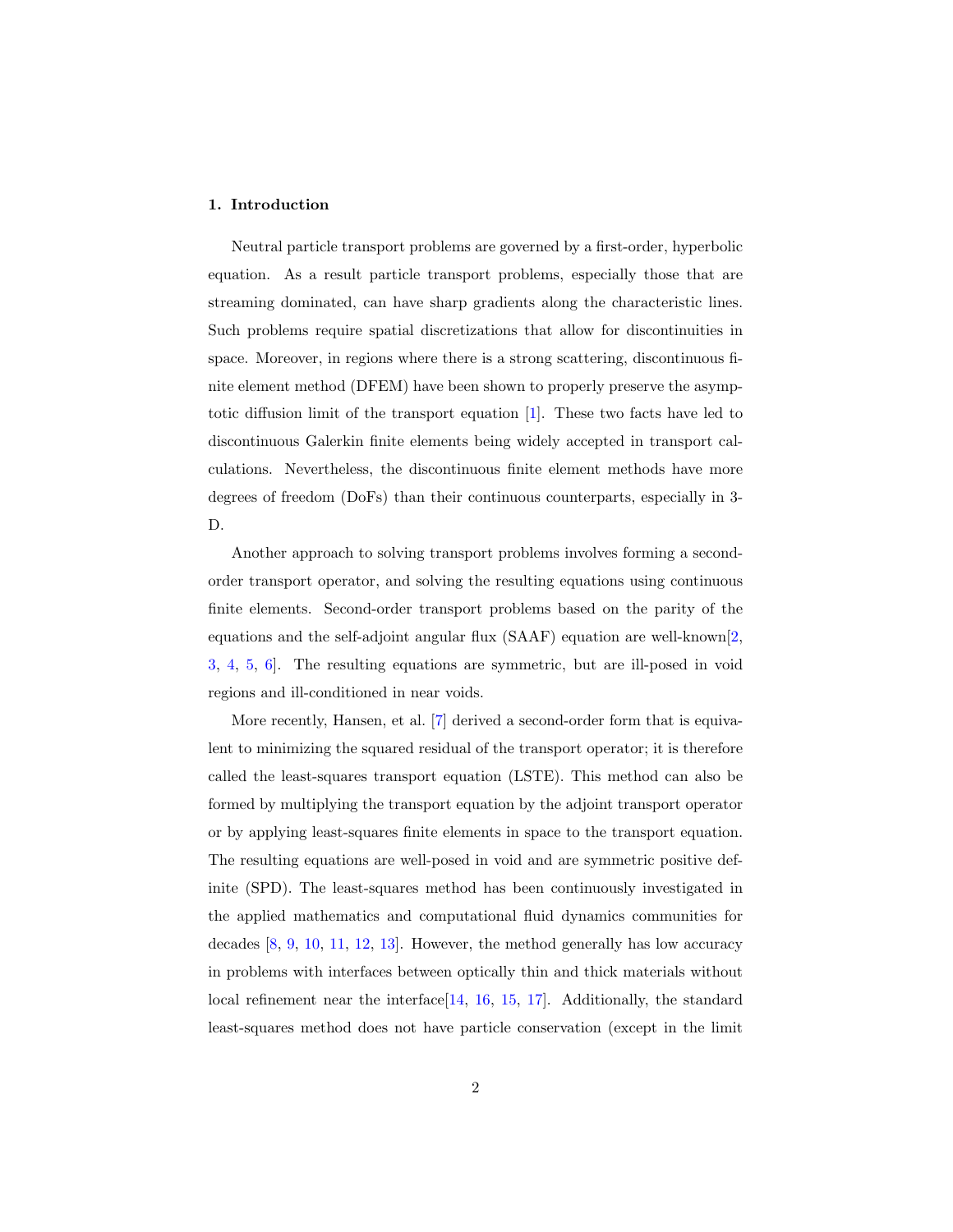as the number of zones goes to infinity), which would induce undesirably large k-eigenvalue errors in neutronics simulations [\[18\]](#page-23-3), unless conservative acceleration schemes, such as nonlinear diffusion acceleration described in [\[19,](#page-23-4) [20,](#page-23-5) [21\]](#page-23-6), are applied to regain the conservation.

In the process of deriving the least-squares equations, the symmetrization of the transport equation converts a hyperbolic equation to an elliptic equation and causes loss of causality. For example, the presence of a strong absorber downstream of a source can influence the solution upstream of the source. In remedying this deficiency, it is desirable to add back some asymmetry to the operator, but do so in such a way that still preserves the positive properties of the least-squares method.

To this end we develop a least-squares method that minimizes the square of the transport residual over certain regions of the entire problem domain. In each of these subregions the interaction cross-sections are slowly varying functions of space. We allow the solution between these regions to be discontinuous. The resulting scheme essentially solves least-squares independently in each subregion, and the regions are coupled through a sweep-like procedure<sup>[1](#page-2-0)</sup>. Furthermore, with the correct weighting in the least-squares procedure, we can construct a method that is globally conservative.

The reminder of the paper is organized as follows: we start off reviewing the governing equation and the ordinary least-squares finite element weak formulation derived from the minimization point of view in Sec. [2.](#page-3-0) In Sec. [3,](#page-7-0) we propose a new method that is based on a least-squares formulation over contiguous blocks in the problem base on a novel subdomain-discontinuous functional. We also derive the corresponding weak formulations in this section. Next, we further theoretically demonstrate the method, unlike standard least-squares methods,

<span id="page-2-0"></span><sup>&</sup>lt;sup>1</sup>In this work, we will utilize the discrete-ordinates method for angular discretization. When solving the discrete-ordinates equations with first-order discretization techniques, such as discontinuous Galerkin method, the procedure is such that the transport equation is solved from upstream cells to downstream cells, a procedure called a "sweep".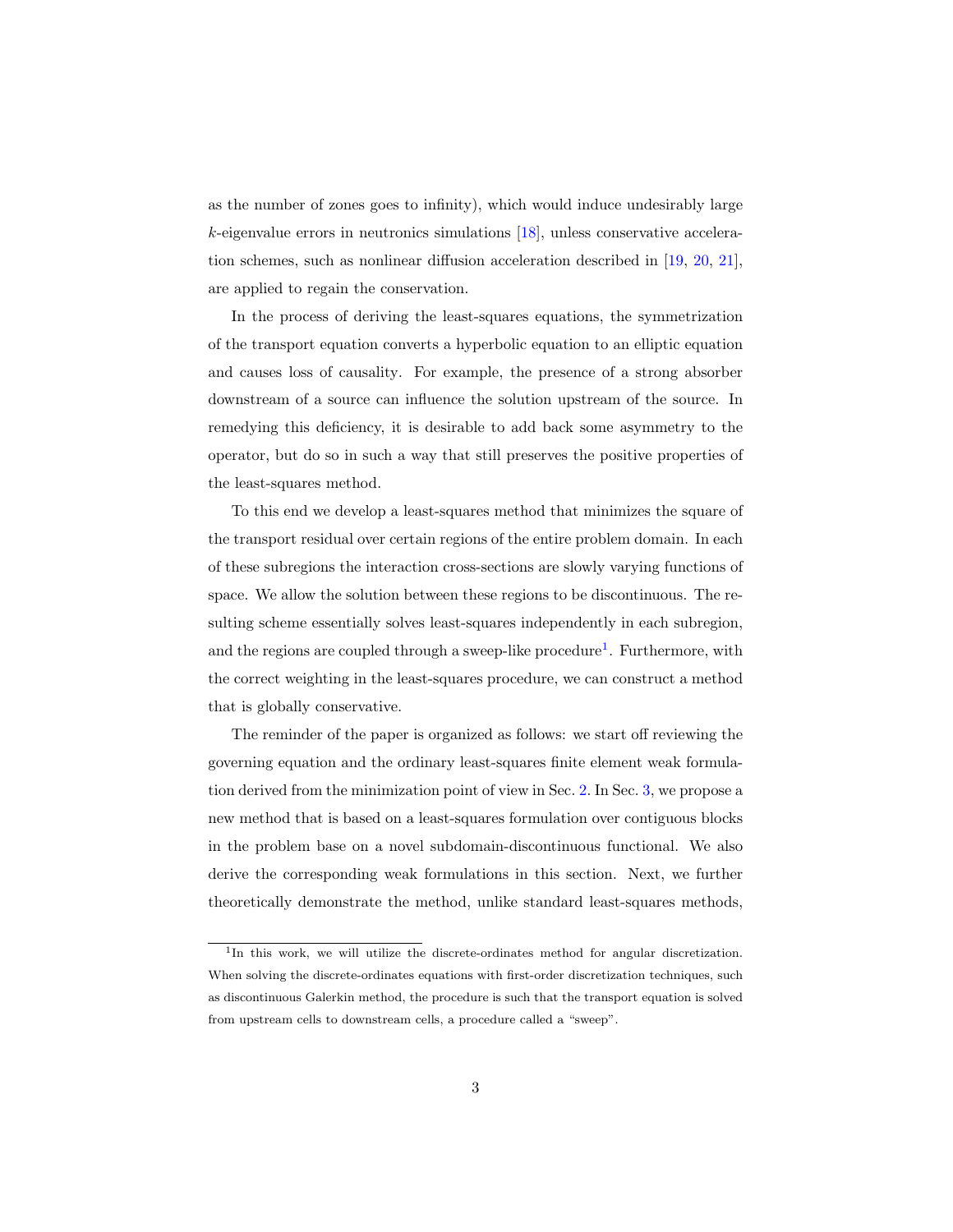retains conservation in both a global and subdomain sense. In Sec. [4,](#page-12-0) several numerical tests are presented to demonstrate conservation as well as the improved accuracy. We then conclude the study and discuss potential future work in Sec. [5.](#page-20-0)

### <span id="page-3-0"></span>2. Revisit least-squares discretization of transport equation

## 2.1. One group transport equation

We will consider steady, energy-independent transport problems with isotropic scattering in this work. The complications of energy dependence and anisotropic scattering can be readily incorporated into our method. The steady transport equation used to describe neutral particles of a single speed is expressed in operator form as:

<span id="page-3-1"></span>
$$
L\psi = q_s,\tag{1a}
$$

where the transport operator  $L$  is defined as the sum of the streaming operator  $\vec{\Omega} \cdot \nabla(\cdot)$  and total collision operator  $\sigma_t$ :

$$
L = \vec{\Omega} \cdot \nabla(\cdot) + \sigma_t,\tag{1b}
$$

and  $q_s$  represents the total volumetric source defined as the sum of the scattering source  $S\psi$  and a fixed volumetric source  $q(\vec{r}, \vec{\Omega})$ :

$$
q_{\rm s} = S\psi + q.\tag{1c}
$$

In these equations  $\psi(\vec{r}, \vec{\Omega})$  is the angular flux of neutral particles with units of particles per unit area per unit time, where  $\vec{r} \in \mathcal{D} \subset \mathbb{R}^3$ ,  $\mathcal{D}$  stands for problem domain and  $\vec{\Omega} \in \mathbb{S}_2$  is a point on the unit sphere representing a direction of travel for the particles.  $S$  is the scattering operator. For isotropic scattering, it is defined as

$$
S\psi = \int\limits_{4\pi} d\Omega' \sigma_{\rm s} \left( \vec{\Omega} \cdot \vec{\Omega}' \right) \psi(\vec{r}, \vec{\Omega}') = \frac{\sigma_{\rm s} \phi}{4\pi},\tag{2}
$$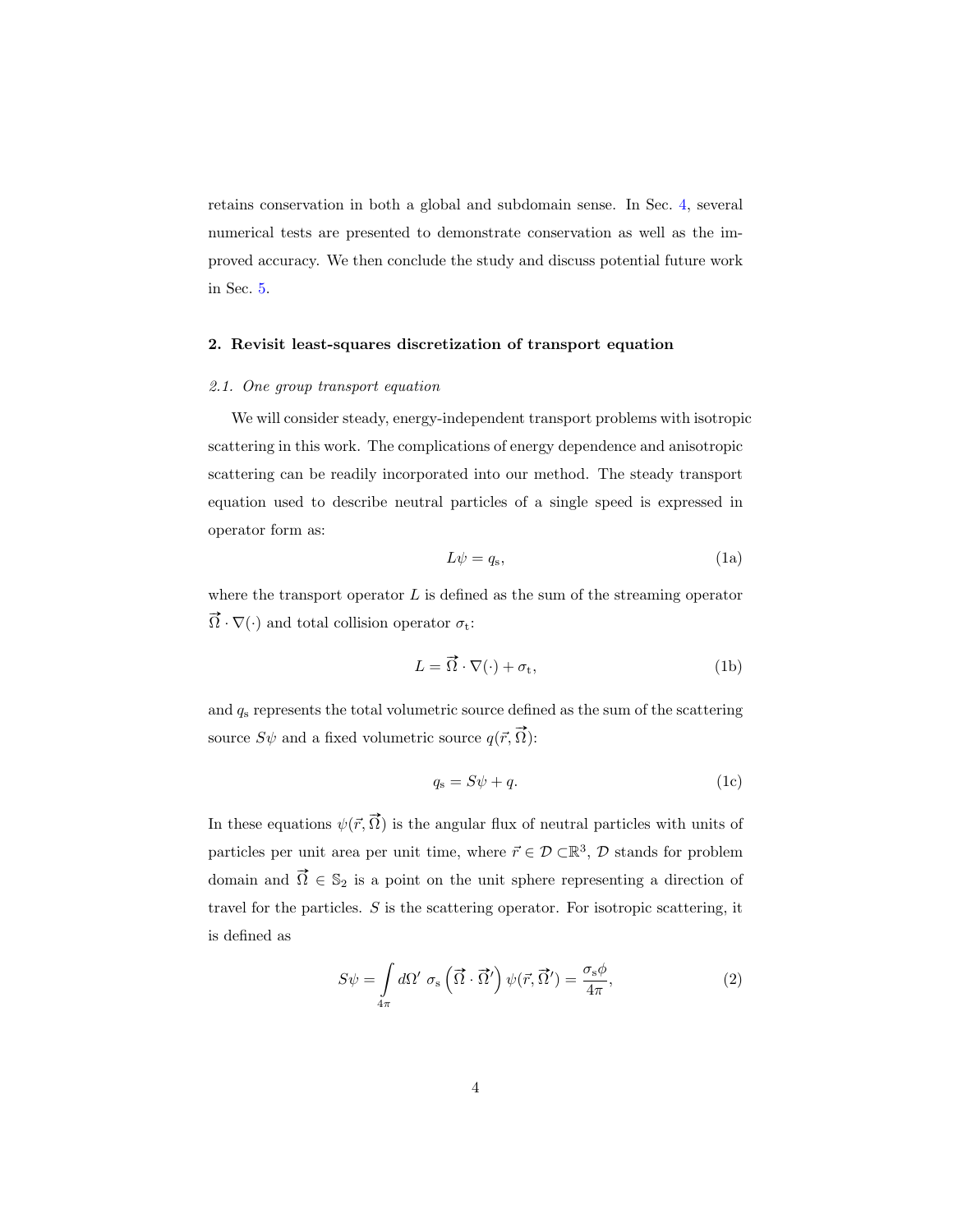where  $\sigma_s(\vec{\Omega} \cdot \vec{\Omega}')$  is differential scattering cross section defined as

$$
\sigma_{\rm s} \left( \vec{\Omega} \cdot \vec{\Omega}' \right) = \frac{\sigma_{\rm s}}{4\pi} \tag{3}
$$

and  $\phi$  is the scalar flux defined as

$$
\phi = \int\limits_{4\pi} d\Omega \, \psi. \tag{4}
$$

Additionally,  $\sigma_{\rm s}$  is the scattering cross section.

The boundary conditions for Eq. [\(1\)](#page-3-1) specify the angular flux  $\psi^{\text{inc}}$  on the boundary for incoming directions:

$$
\psi(\vec{r}, \vec{\Omega}) = \psi^{\rm inc}(\vec{r}, \vec{\Omega}) \qquad \text{for} \quad r \in \partial \mathcal{D}, \qquad \vec{n} \cdot \vec{\Omega} < 0. \tag{5}
$$

We discretize the angular component of the transport equation using discreteordinates  $(S_N)$  method [\[22\]](#page-23-7). Therein, we use a quadrature set  $\{w_m, \vec{\Omega}_m\}$ , containing weights  $w_m$  and quadrature collocation points  $\vec{\Omega}_m$ , for the angular space to obtain the set of equations:

$$
\vec{\Omega}_m \cdot \nabla \psi_m + \sigma_t \psi_m = q_s, \quad \psi_m = \psi \left( \vec{\Omega}_m \right), \quad m = 1, \cdots, M,
$$
 (6)

with  $M$  being the total number of angles in the quadrature. Additionally, the angular integration for generic function  $f$  is defined as:

$$
\int_{4\pi} d\Omega \ f(\vec{\Omega}) = \sum_{m=1}^{M} w_m f(\vec{\Omega}_m). \tag{7}
$$

For instance, the scalar flux is expressed as

$$
\phi(\vec{r}) = \int_{4\pi} d\Omega \, \psi(\vec{r}, \vec{\Omega}) \approx \sum_{m=1}^{M} w_m \psi_m(\vec{r}). \tag{8}
$$

# 2.2. LS weak formulation

In order to employ CFEM to solve the transport equation, Hansel, et al. [\[7\]](#page-22-2) derived a least-squares form of transport equation by multiplying the transport equation by adjoint streaming and removal operator, i.e.

<span id="page-4-0"></span>
$$
L^{\dagger} (L\psi - q_{\rm s}) = 0, \tag{9}
$$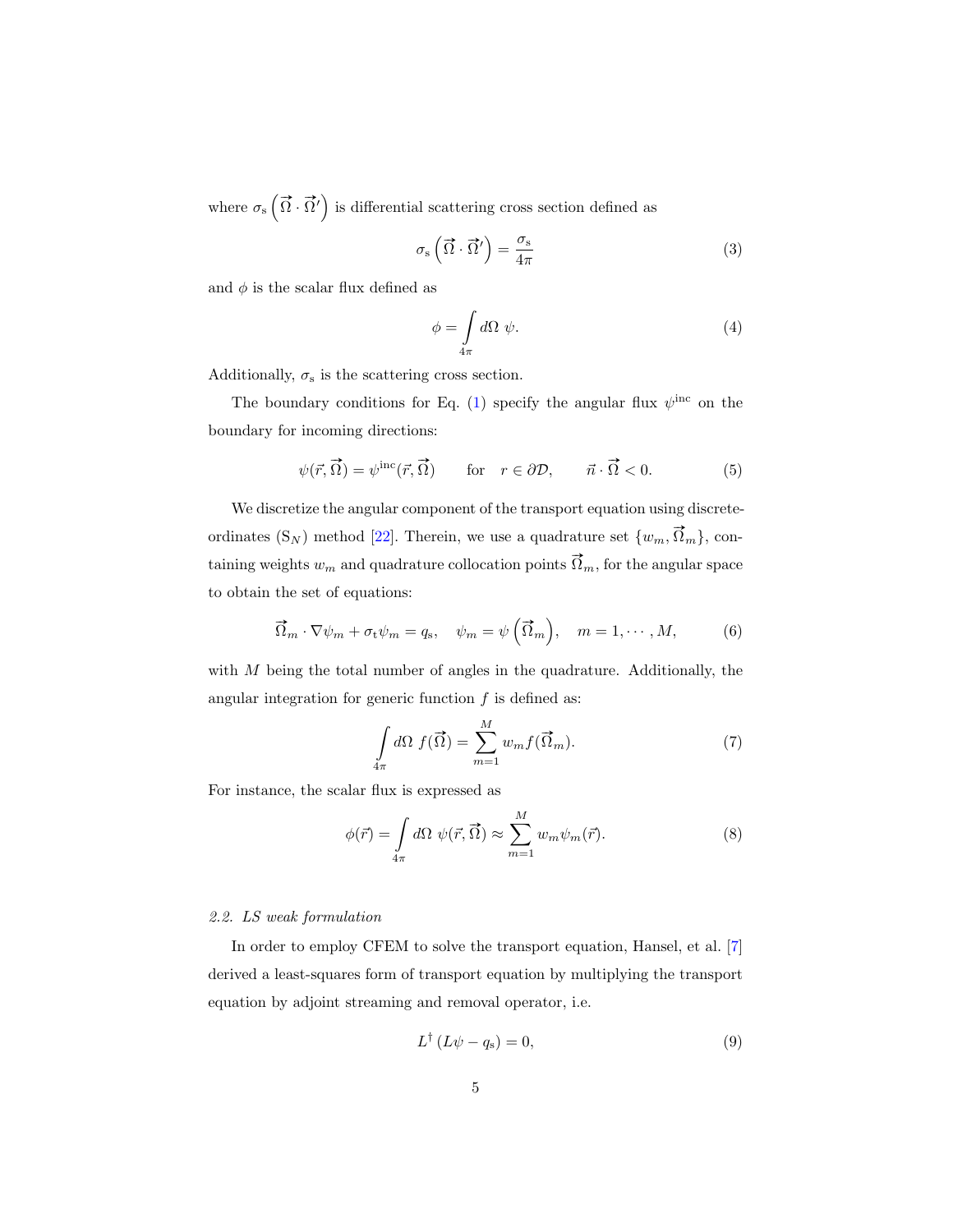where

<span id="page-5-0"></span>
$$
L^{\dagger} = -\vec{\Omega} \cdot \nabla(\cdot) + \sigma_{t}.
$$
 (10)

The corresponding weak form of the problem in Eq. [\(9\)](#page-4-0) with CFEM is: given a function space  $V$ , find  $\psi \in V$  such that  $\forall v \in V$ :

$$
\oint_{4\pi} d\Omega \int_{\mathcal{D}} dV \ v L^{\dagger} (L\psi - q_{\rm s}) = 0. \tag{11}
$$

The property of adjoint operators allows us to express Eq.  $(11)$  as

$$
\oint_{4\pi} d\Omega \int_{\mathcal{D}} dV \, Lv \left( L\psi - q_{\rm s} \right) - \oint_{4\pi} d\Omega \int_{\partial \mathcal{D}} ds \, \vec{n} \cdot \vec{\Omega} v \left( L\psi - q_{\rm s} \right) = 0. \tag{12}
$$

Additionally, we require the transport equation to be satisfied on the boundary as well:

<span id="page-5-2"></span>
$$
L\psi - q_s = 0.\t\t(13)
$$

Therefore, the weak form can be expressed as:

$$
\oint_{4\pi} d\Omega \int_{\mathcal{D}} dV \, Lv \left( L\psi - q_{\rm s} \right) = 0. \tag{14}
$$

On the other hand, one could also derive the weak form from defining a least-squares functional of transport residual:

<span id="page-5-1"></span>
$$
\Gamma_{\rm LS} = \frac{1}{2} \oint\limits_{4\pi} d\Omega \int\limits_{\mathcal{D}} dV \ (L\psi - q_{\rm s})^2. \tag{15}
$$

Minimizing Eq. [\(15\)](#page-5-1) in a discrete function space  $V$  leads to Eq. [\(14\)](#page-5-2) as well<sup>[2](#page-5-3)</sup>.

### <span id="page-5-4"></span>2.3. Imposing boundary conditions

In the derivation above, the incident boundary conditions have been ignored. Though it is possible to impose a strong boundary condition [\[5\]](#page-22-0), a weak boundary condition is chosen in this work instead. To weakly impose the boundary

<span id="page-5-3"></span><sup>2</sup>The procedure of the minimization is to find a stationary "point" in a specific function space, see Ref. [\[23\]](#page-24-0) for details.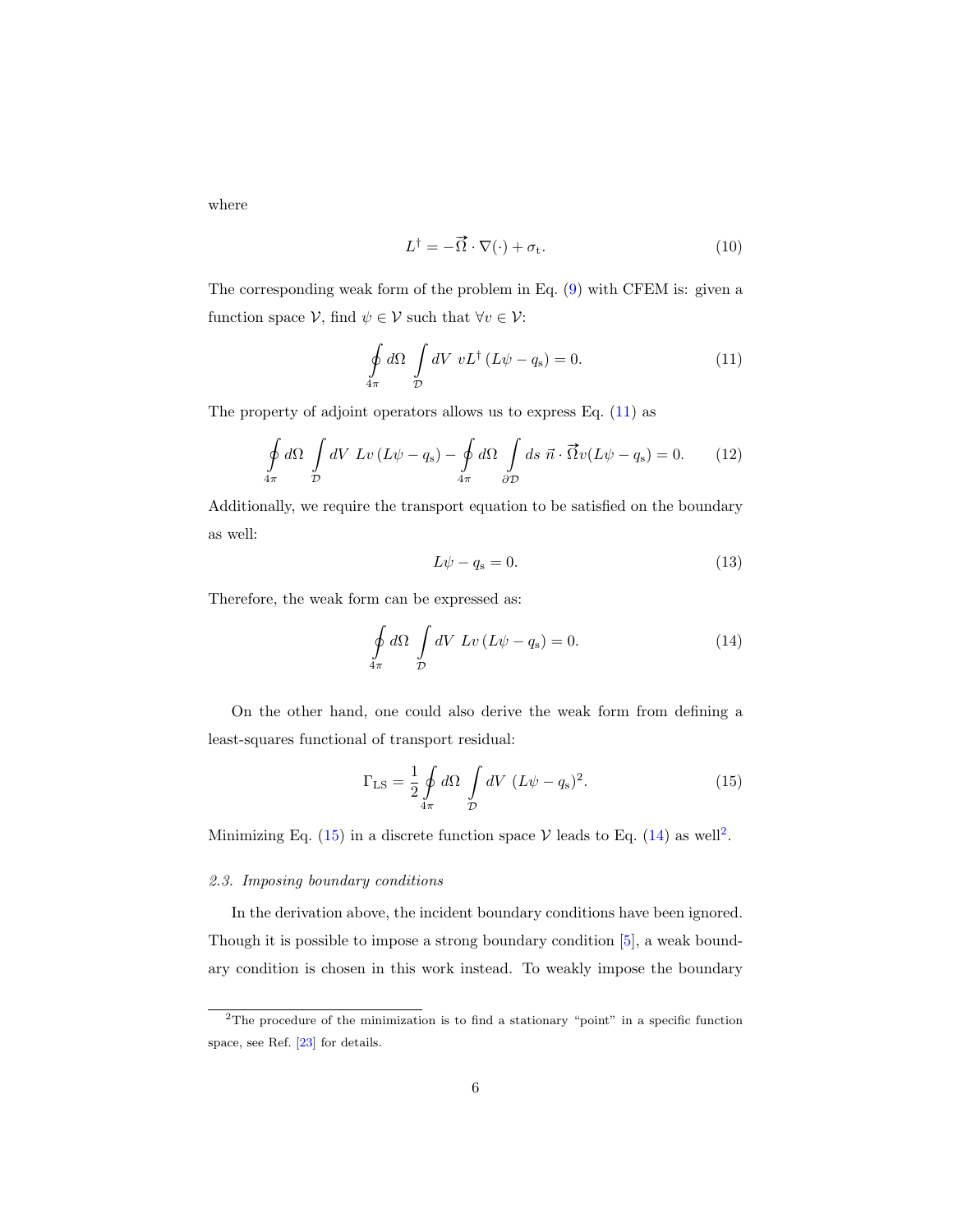condition, the functional is changed to

$$
\Gamma_{\rm LS} = \frac{1}{2} \oint\limits_{4\pi} d\Omega \int\limits_{\mathcal{D}} dV \ (L\psi - q_{\rm s})^2 + \frac{1}{2} \int\limits_{\vec{n} \cdot \vec{\Omega} < 0} d\Omega \int\limits_{\partial \mathcal{D}} ds \ \lambda \left(\psi - \psi^{\rm inc}\right)^2, \tag{16}
$$

where  $\lambda$  is a freely chosen Lagrange multiplier. The resulting LS weak formulation with boundary condition is then expressed as:

$$
\oint_{4\pi} d\Omega \int_{\mathcal{D}} dV \, Lv \, (L - S) \psi + \int_{\vec{n} \cdot \vec{\Omega} < 0 \quad \partial \mathcal{D}} dS \, \lambda v \psi
$$
\n
$$
= \oint_{4\pi} d\Omega \int_{\mathcal{D}} dV \, Lvq + \int_{\vec{n} \cdot \vec{\Omega} < 0 \quad \partial \mathcal{D}} dS \, \lambda v \psi^{\text{inc}}, \tag{17}
$$

where the weight function  $v$  is any element of the trial space.

If we choose  $\lambda = \sigma_t \left| \vec{n} \cdot \vec{\Omega} \right|$ , then in non-void situations the LS scheme is globally conservative in homogeneous media (i.e., where  $\sigma_t$  is spatially independent in the whole domain). This can be seen by taking the weight function  $v$ to be 1 in Eq. [\(17\)](#page-6-0) and performing the integration over angle to get

<span id="page-6-0"></span>
$$
\sigma_{t} \mathbf{B} = 0, \qquad (18a)
$$

$$
\mathbf{B} := \left( \int_{\partial \mathcal{D}} ds \ j^{\text{out}} - \int_{\vec{n} \cdot \vec{\Omega} < 0} d\Omega \int_{\partial \mathcal{D}} ds \ \left| \vec{n} \cdot \vec{\Omega} \right| \psi^{\text{inc}} + \int_{\mathcal{D}} dV (\sigma_{\text{a}} \phi - Q) \right), \quad (18b)
$$

$$
j^{\text{out}} := \int\limits_{\vec{n} \cdot \vec{\Omega} > 0} d\Omega \, \left| \vec{n} \cdot \vec{\Omega} \right| \psi \quad \text{and} \quad Q := \int\limits_{4\pi} d\Omega \, q. \tag{18c}
$$

Here **B** is the global balance: it states that the outgoing current,  $j<sup>out</sup>$ , plus the absorption  $\sigma_{a}\phi$  is equal to the total source plus the incoming current. When  $\sigma_{\rm t}=0,$   ${\bf B}$  being any value does not disturb  $\sigma_{\rm t}{\bf B}=0.$  In general, what we observe is  $\mathbf{B} \neq 0$ . Therefore, conservation is lost.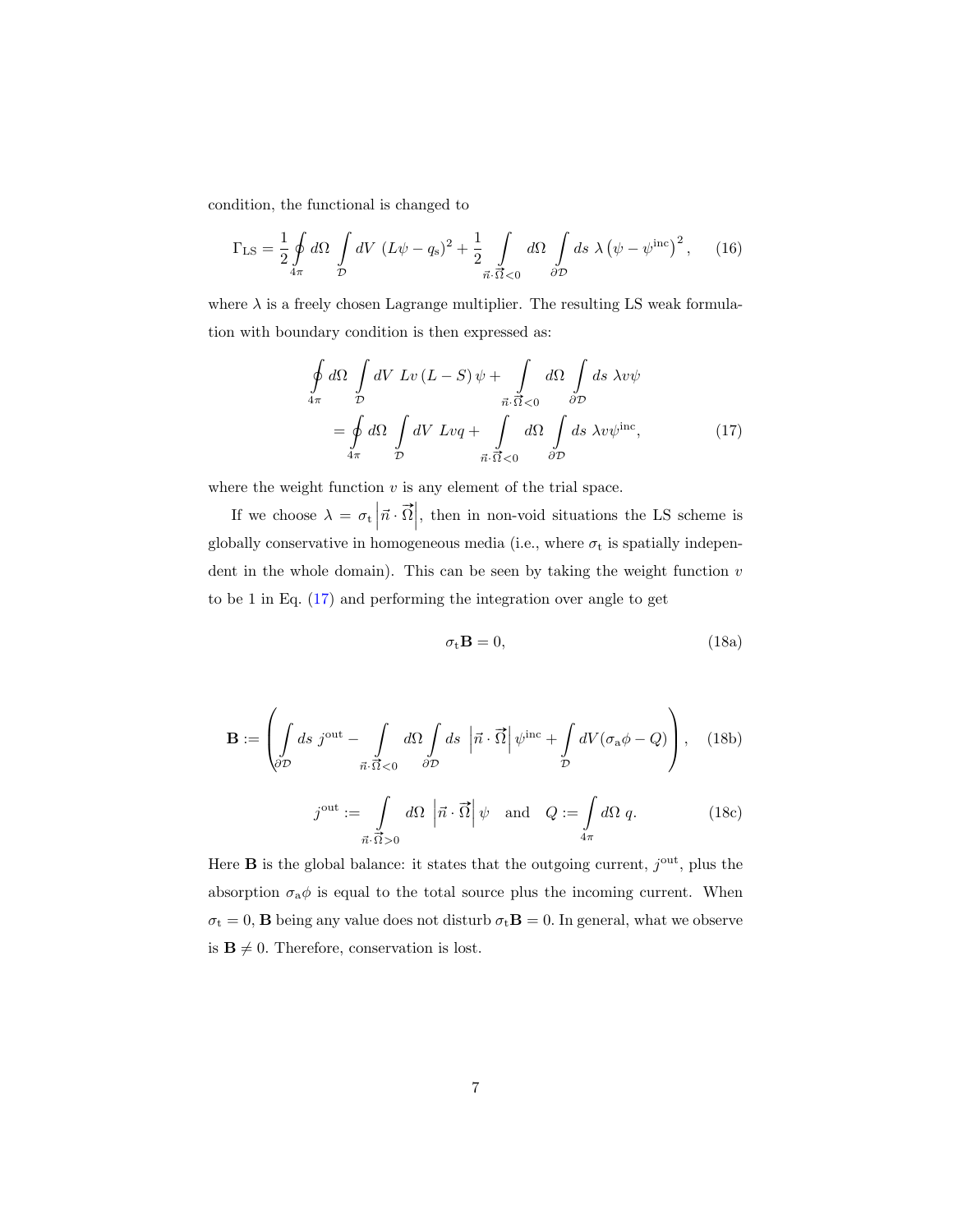# <span id="page-7-0"></span>3. A least-squares discretization allowing discontinuity on subdomain interface

# 3.1. The SDLS functional and weak formulation

Given that LS is conservative when the cross-sections are constant and nonvoid, we propose to reformulate the problem to solve using least-squares in subdomains where cross-sections are constant. On the boundary of these subdomains we connect the angular fluxes using an interface condition that allows the fluxes to be discontinuous. The result is a discretization that can be solved using a procedure analogous to transport sweeps where the sweeps are over subdomains, instead of mesh zones.

In the context of a minimization problem, we can define a functional in the following form:

$$
\Gamma_{\text{SDLS}} = \frac{1}{2} \sum_{\mathcal{D}_i} \oint d\Omega \int_{\mathcal{D}_i} dV \left( L_i \psi_i - q_{si} \right)^2 + \frac{1}{2} \sum_{\mathcal{D}_i \cap \partial \mathcal{D} \neq \emptyset} \int_{\vec{n}_i \cdot \vec{\Omega} < 0} d\Omega \int_{\partial \mathcal{D} \cap \mathcal{D}_i} ds \sigma_{ti} \left| \vec{n}_i \cdot \vec{\Omega} \right| (\psi_i - \psi^{\text{inc}})^2 + \frac{1}{2} \sum_{\mathcal{D}_i} \sum_{\mathcal{F}_{i,j}} \int_{\vec{n}_i \cdot \vec{\Omega} < 0} d\Omega \int_{\vec{r}_{i,j}} ds \sigma_{ti} \left| \vec{n}_i \cdot \vec{\Omega} \right| (\psi_i - \psi_j)^2, \tag{19}
$$

where  $\mathcal{F}_{i,j}$  is the interface between  $\mathcal{D}_i$  and any contiguous subdomain  $\mathcal{D}_j$ . Accordingly, the variational problem turns to: find  $\psi_i$  in a polynomial space  $\mathcal V$ such that  $\forall v_i \in \mathcal{V}$ ,

<span id="page-7-1"></span>
$$
\sum_{\mathcal{D}_{i}}\left(\oint_{4\pi}d\Omega\int_{\mathcal{D}_{i}}dV L_{i}v_{i}\left(L_{i}-S_{i}\right)\psi_{i}+\sum_{\mathcal{F}_{i,j}}\sigma_{ti}\int_{\vec{\mathcal{D}}_{i}\leq 0}d\Omega\int_{\vec{\mathcal{F}}_{i,j}}ds\left|\vec{n}_{i}\cdot\vec{\Omega}\right|v_{i}\left(\psi_{i}-\psi_{j}\right)\right) + \sum_{\mathcal{D}_{i}\cap\partial\mathcal{D}\neq\emptyset_{\vec{n}_{i}}\cdot\vec{\Omega}\leq 0}d\Omega\int_{\partial\mathcal{D}\cap\mathcal{D}_{i}}ds\,\sigma_{ti}\left|\vec{n}_{i}\cdot\vec{\Omega}\right|v_{i}\psi_{i}=\sum_{\mathcal{D}_{i}}\oint_{4\pi}d\Omega\int_{\mathcal{D}_{i}}dVL_{i}v_{i}q_{i} \qquad (20)+ \sum_{\mathcal{D}_{i}\cap\partial\mathcal{D}\neq\emptyset_{\vec{n}_{i}}\cdot\vec{\Omega}\leq 0}d\Omega\int_{\partial\mathcal{D}\cap\mathcal{D}_{i}}ds\,\sigma_{ti}\left|\vec{n}_{i}\cdot\vec{\Omega}\right|v_{i}\psi^{\text{inc}}.
$$

Compared with ordinary LS method as illustrated in Eq. [\(17\)](#page-6-0), SDLS does not enforce the continuity on subdomain interface. That presents possibility of combining the least-squares method and transport sweeps. For a given direction,  $\vec{\Omega}$ , Eq. [\(20\)](#page-7-1) can be written as a block-lower triangular system if no re-entering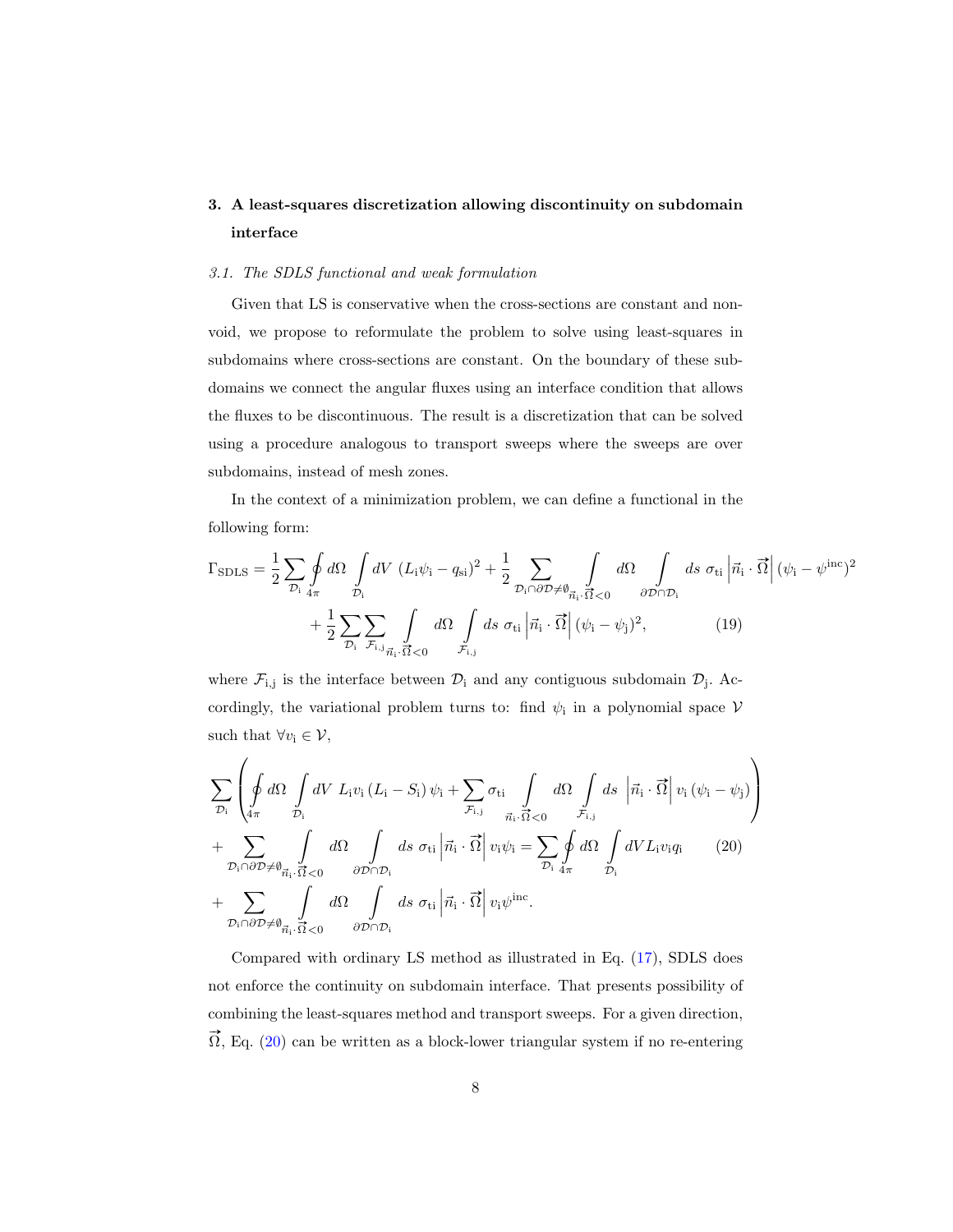interface manifests. Therein, each block is LS applied to a subdomain.The inversion of this system requires solving a LS system for each subdomains, connected via boundary angular fluxes.

# 3.2. Subdomain-wise and global conservation

A favorable SDLS property is both subdomain conservation and global conservation are preserved. The demonstration is similar to the derivation in Sec. [2.3.](#page-5-4) Taking  $v_i = 1$ ,  $L_i v_i$  simplifies to

<span id="page-8-2"></span><span id="page-8-1"></span>
$$
L_i v_i = \sigma_{ti}.
$$
\n<sup>(21)</sup>

Accordingly, the SDLS weak form in Eq. [\(20\)](#page-7-1) is transformed to

$$
\sum_{\mathcal{D}_{i}}\left(\oint_{4\pi}d\Omega\int_{\mathcal{D}_{i}}dV\,\sigma_{ti}\,(L_{i}-S_{i})\,\psi_{i}+\sum_{\mathcal{F}_{i,j}}\int_{\vec{\mathcal{D}}_{i},\vec{\Omega}<0}d\Omega\int_{\vec{\mathcal{F}}_{i,j}}ds\,\left|\vec{n}_{i}\cdot\vec{\Omega}\right|\sigma_{ti}\,(\psi_{i}-\psi_{j})\right) \n+\sum_{\mathcal{D}_{i}\cap\partial\mathcal{D}\neq\emptyset}\int_{\vec{n}_{i}\cdot\vec{\Omega}<0}d\Omega\int_{\partial\mathcal{D}\cap\mathcal{D}_{i}}ds\,\sigma_{ti}\left|\vec{n}_{i}\cdot\vec{\Omega}\right|\psi_{i}=\sum_{\mathcal{D}_{i}}\oint_{4\pi}d\Omega\int_{\mathcal{D}_{i}}dV\sigma_{ti}q_{i}
$$
\n
$$
+\sum_{\mathcal{D}_{i}\cap\partial\mathcal{D}\neq\emptyset}\int_{\vec{n}_{i}\cdot\vec{\Omega}<0}d\Omega\int_{\partial\mathcal{D}\cap\mathcal{D}_{i}}ds\,\sigma_{ti}\left|\vec{n}_{i}\cdot\vec{\Omega}\right|\psi^{\text{inc}}.
$$
\n(22)

Denote the boundary of subdomain  $\mathcal{D}_i$  by  $\partial \mathcal{D}_i^3$  $\partial \mathcal{D}_i^3$ , the first integral in Eq. [\(22\)](#page-8-1) can be expressed as:

$$
\sum_{\mathcal{D}_i} \oint d\Omega \int_{\mathcal{D}_i} dV \sigma_{ti} (L_i - S_i) \psi_i = - \sum_{\mathcal{D}_i} \int_{\partial \mathcal{D}_i} ds \int_{\vec{n}_i \cdot \vec{\Omega} < 0} d\Omega \left| \vec{n}_i \cdot \vec{\Omega} \right| \sigma_{ti} \psi_i
$$
  
+ 
$$
\sum_{\mathcal{D}_i} \int_{\partial \mathcal{D}_i} ds \int_{\vec{n}_i \cdot \vec{\Omega} > 0} d\Omega \left| \vec{n}_i \cdot \vec{\Omega} \right| \sigma_{ti} \psi_i + \sum_{\mathcal{D}_i} \int_{\mathcal{D}_i} dV \sigma_{ti} \sigma_{ai} \phi_i.
$$
 (23)

Note that

$$
\sum_{\mathcal{D}_{i}}\sum_{\mathcal{F}_{i,j}}\int_{\vec{n}_{i}}d\Omega\int_{\mathcal{F}_{i,j}}ds\left|\vec{n}_{i}\cdot\vec{\Omega}\right|\sigma_{ti}\psi_{i}+\sum_{\mathcal{D}_{i}\cap\partial\mathcal{D}\neq\emptyset_{\vec{n}_{i}},\vec{\Omega}<0}d\Omega\int_{\partial\mathcal{D}\cap\mathcal{D}_{i}}ds\,\sigma_{ti}\left|\vec{n}_{i}\cdot\vec{\Omega}\right|\psi_{i}
$$

$$
-\sum_{\mathcal{D}_{i}}\int_{\partial\mathcal{D}_{i}}ds\int_{\vec{n}_{i}\cdot\vec{\Omega}<0}d\Omega\left|\vec{n}_{i}\cdot\vec{\Omega}\right|\sigma_{ti}\psi_{i}=0.
$$
(24)

<span id="page-8-3"></span><span id="page-8-0"></span><sup>&</sup>lt;sup>3</sup>Note that  $\partial \mathcal{D}_i$  could either be on the problem boundary or interior interfaces.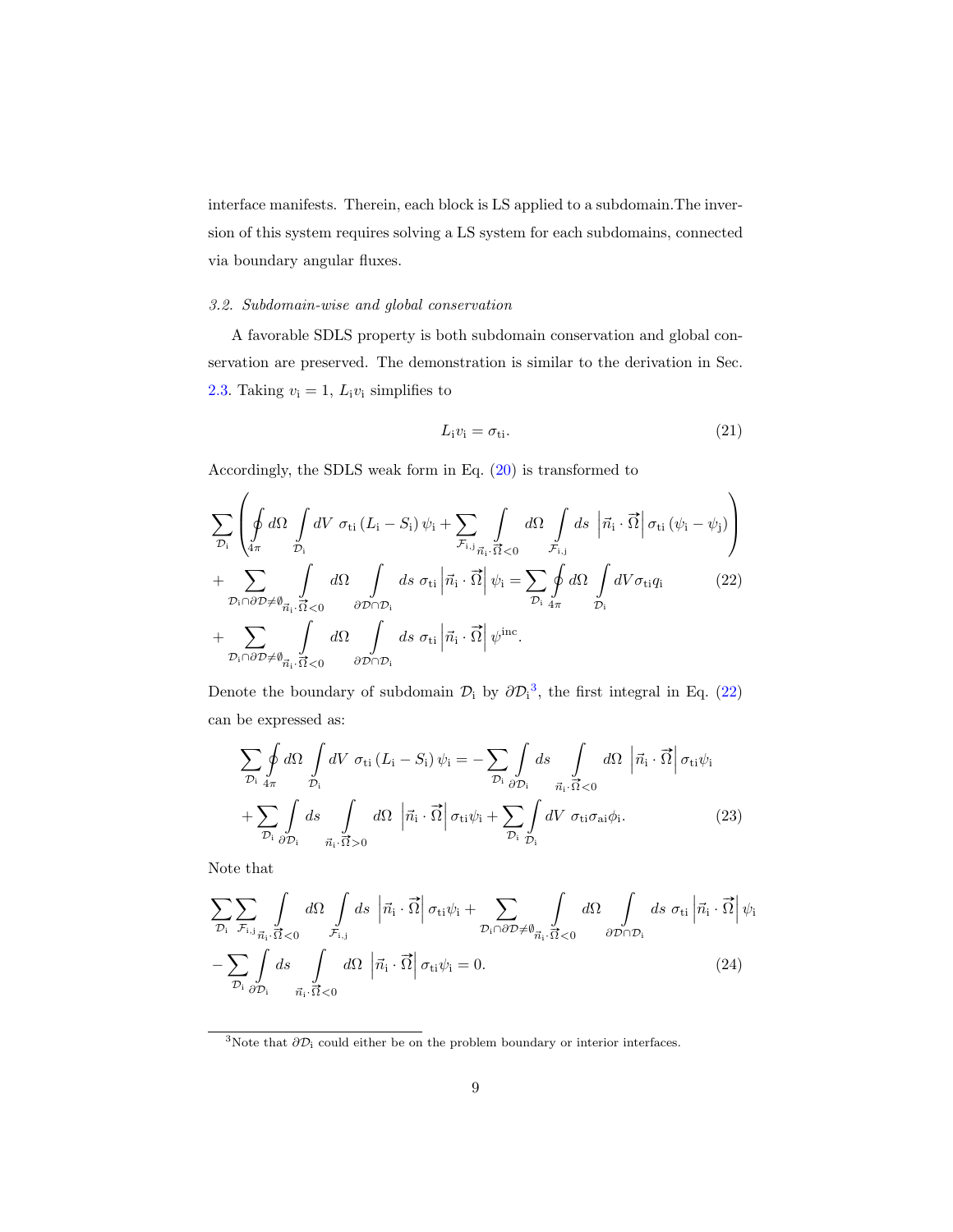Introducing Eqs.  $(23)$  and  $(24)$  into  $(22)$  leads to

$$
\sum_{\mathcal{D}_{i}}\left(\int_{\mathcal{D}_{i}}dV \ \sigma_{ti}\sigma_{ai}\phi_{i} + \sum_{\partial\mathcal{D}_{i}}\int_{\vec{\eta}_{i}.\vec{\Omega}>0}d\Omega \int_{\vec{r}_{i,j}}ds \ \sigma_{ti}\left|\vec{n}_{i}\cdot\vec{\Omega}\right|\psi_{i}\right) \n= \sum_{\mathcal{D}_{i}}\sum_{\mathcal{F}_{i,j}}\int_{\vec{\eta}_{i}.\vec{\Omega}<0}d\Omega \int_{\vec{r}_{i,j}}ds \left|\vec{n}_{i}\cdot\vec{\Omega}\right|\sigma_{ti}\psi_{j} + \sum_{\mathcal{D}_{i}}\int_{\mathcal{D}_{i}}dV\sigma_{ti}Q_{i} \n+ \sum_{\mathcal{D}_{i}\cap\partial\mathcal{D}\neq\emptyset}\int_{\vec{\eta}_{i}.\vec{\Omega}<0}d\Omega \oint_{\partial\mathcal{D}\cap\mathcal{D}_{i}}ds \ \sigma_{ti}\left|\vec{n}_{i}\cdot\vec{\Omega}\right|\psi^{\text{inc}}.
$$
\n(25)

Define the incoming currents from contiguous subdomain  $\mathcal{D}_j$  and problem boundary for subdomain  $\mathcal{D}_i$  and outgoing current as

$$
j_{\mathbf{i},\mathbf{j}}^{\text{in}}(\vec{r}) := \int\limits_{\vec{n}_\mathbf{i} \cdot \vec{\Omega} < 0} d\Omega \, \left| \vec{n}_\mathbf{i} \cdot \vec{\Omega} \right| \psi_\mathbf{i},\tag{26a}
$$

$$
j_{\mathbf{i},\mathbf{b}}^{\text{in}}(\vec{r}) := \int\limits_{\vec{n}_\mathbf{i} \cdot \vec{\Omega} < 0} d\Omega \, \left| \vec{n}_\mathbf{i} \cdot \vec{\Omega} \right| \psi^{\text{inc}} \tag{26b}
$$

and

<span id="page-9-0"></span>
$$
j_i^{\text{out}}(\vec{r}) := \int\limits_{\vec{n}_i \cdot \vec{\Omega} > 0} d\Omega \, \left| \vec{n}_i \cdot \vec{\Omega} \right| \psi_i, \tag{26c}
$$

respectively. It is then straightforward to get

$$
\sum_{\mathcal{D}_{i}} \left( \int_{\mathcal{D}_{i}} dV \, \sigma_{ti} \sigma_{ai} \phi_{i} + \int_{\partial \mathcal{D}_{i}} ds \, \sigma_{ti} j_{i}^{out} \right)
$$
\n
$$
= \sum_{\mathcal{D}_{i}} \sum_{\mathcal{F}_{i,j}} \int_{\mathcal{F}_{i,j}} ds \, \sigma_{ti} j_{i,j}^{in} + \sum_{\mathcal{D}_{i} \cap \partial \mathcal{D} \neq \emptyset} \int_{\partial \mathcal{D} \cap \mathcal{D}_{i}} ds \, \sigma_{ti} j_{i,b}^{in} + \sum_{\mathcal{D}_{i}} \int_{\mathcal{D}_{i}} dV \sigma_{ti} Q_{i}. \tag{27}
$$

Assuming  $\sigma_{ti}$  is spatially uniform within  $\mathcal{D}_i$ , we can further transform Eq. [\(27\)](#page-9-0) to

$$
\sum_{\mathcal{D}_{\mathbf{i}}} \sigma_{\mathbf{ti}} \left( \int_{\mathcal{D}_{\mathbf{i}}} dV \sigma_{\mathbf{ai}} \phi_{\mathbf{i}} + \int_{\partial \mathcal{D}_{\mathbf{i}}} ds \ j_{\mathbf{i}}^{\text{out}} \right) \n- \sum_{\mathcal{D}_{\mathbf{i}}} \sigma_{\mathbf{ti}} \sum_{\mathcal{F}_{\mathbf{i}, \mathbf{j}}} \int_{\mathcal{F}_{\mathbf{i}, \mathbf{j}}} ds \ j_{\mathbf{i}, \mathbf{j}}^{\text{in}} - \sum_{\mathcal{D}_{\mathbf{i}}} \sigma_{\mathbf{ti}} \int_{\partial \mathcal{D} \cap \mathcal{D}_{\mathbf{i}}} ds \ j_{\mathbf{i}, \mathbf{b}}^{\text{in}} - \sum_{\mathcal{D}_{\mathbf{i}}} \sigma_{\mathbf{ti}} \int_{\mathcal{D}_{\mathbf{i}}} dV Q_{\mathbf{i}} = 0. \tag{28}
$$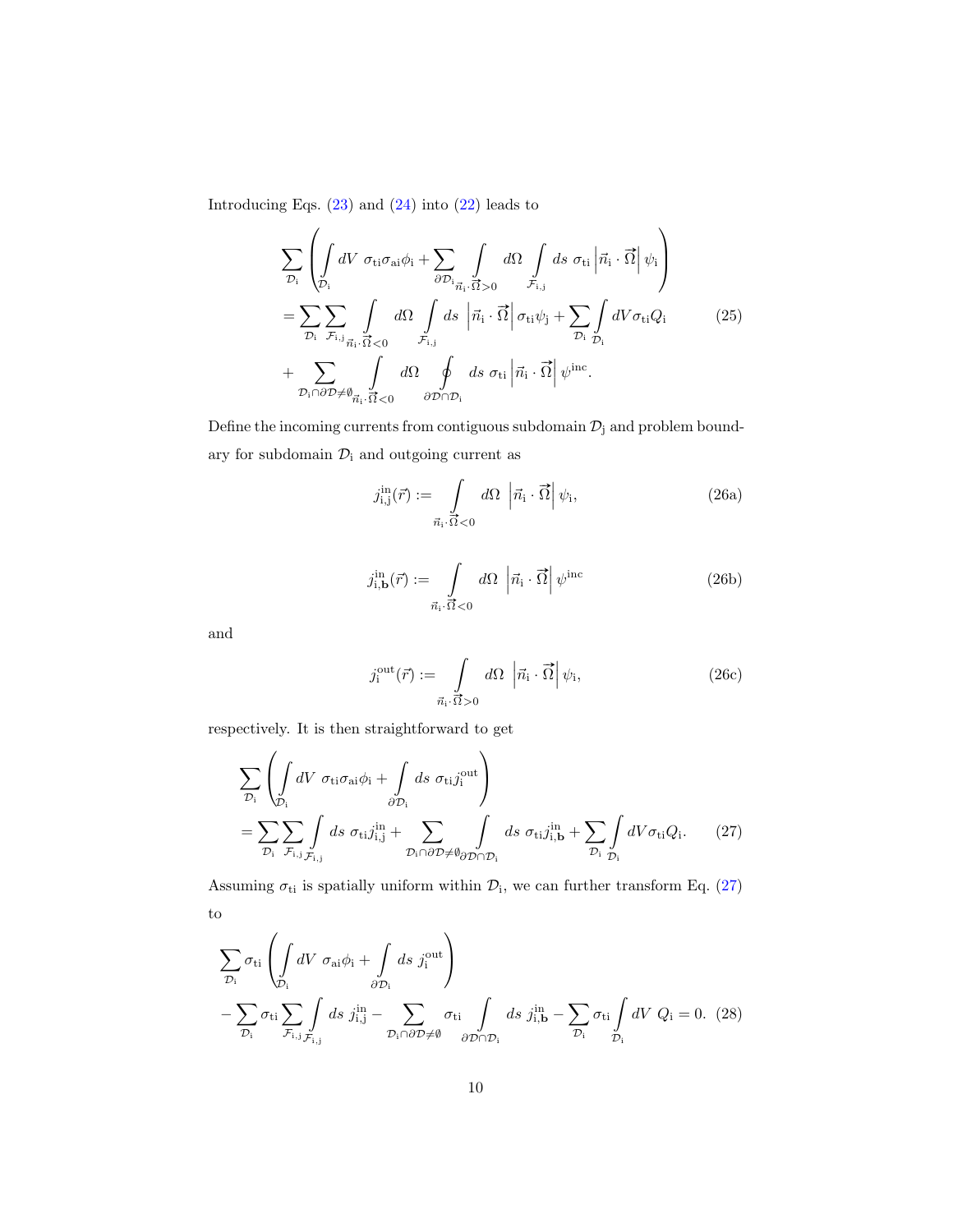or equivalently

<span id="page-10-0"></span>
$$
\sum_{\mathcal{D}_i} \sigma_{ti} \mathbf{B}_i = 0 \tag{29}
$$

For all nonzero  $\sigma_{ti}$ , in order to make Eq. [\(29\)](#page-10-0) true, one must have subdomainwise conservation:

$$
\mathbf{B}_i \equiv 0, \quad \forall \mathcal{D}_i \subset \mathcal{D} \tag{30}
$$

Additionally, this implies that there is the global conservation:

$$
\sum_{\mathcal{D}_i} \mathbf{B}_i = 0 \tag{31}
$$

#### 3.3. Conservative void treatment

CFEM-SAAF is globally conservative, yet, not compatible with void and potentially ill-conditioned in near-void situations. Therefore, efforts have been put in alleviating CFEM-SAAF in void [\[17,](#page-23-2) [18,](#page-23-3) [21,](#page-23-6) [24\]](#page-24-1). We will specially give a brief review of the treatment developed in [\[18,](#page-23-3) [24\]](#page-24-1).

Therein, Laboure, et al. developed a hybrid method compatible with void and near-void based on SAAF and LS. Denote non-void and void/uniform nearvoid subdomains by  $\mathcal{D}_n$  and  $\mathcal{D}_v$ , respectively<sup>[4](#page-10-1)</sup>. Then the hybrid formulation is presented as:

$$
\oint_{4\pi} d\Omega \int_{\mathcal{D}} dV \left( \tau \vec{\Omega} \cdot \nabla v \psi + \sigma_t v \psi - (1 - \sigma_t \tau) \vec{\Omega} \cdot \nabla v \psi \right) + \int_{\vec{n} \cdot \vec{\Omega} > 0} d\Omega \int_{\partial \mathcal{D}} ds \left| \vec{n} \cdot \vec{\Omega} \right| v \psi
$$
\n
$$
= \oint_{4\pi} d\Omega \int_{\mathcal{D}} dV \left( \tau \vec{\Omega} \cdot \nabla v + v \right) q_s + \int_{\vec{n} \cdot \vec{\Omega} < 0} d\Omega \int_{\partial \mathcal{D}} ds \left| \vec{n} \cdot \vec{\Omega} \right| v \psi^{\text{inc}}, \qquad (32)
$$

where

<span id="page-10-2"></span>
$$
\tau = \begin{cases} 1/\sigma_{\text{t}}, & \vec{r} \in \mathcal{D}_{\text{n}} \\ 1/c & \vec{r} \in \mathcal{D}_{\text{v}} \end{cases} . \tag{33}
$$

<span id="page-10-1"></span><sup>&</sup>lt;sup>4</sup>In our work,  $\mathcal{D}_v$  is defined with  $\sigma_t < 0.01$  cm<sup>-1</sup>.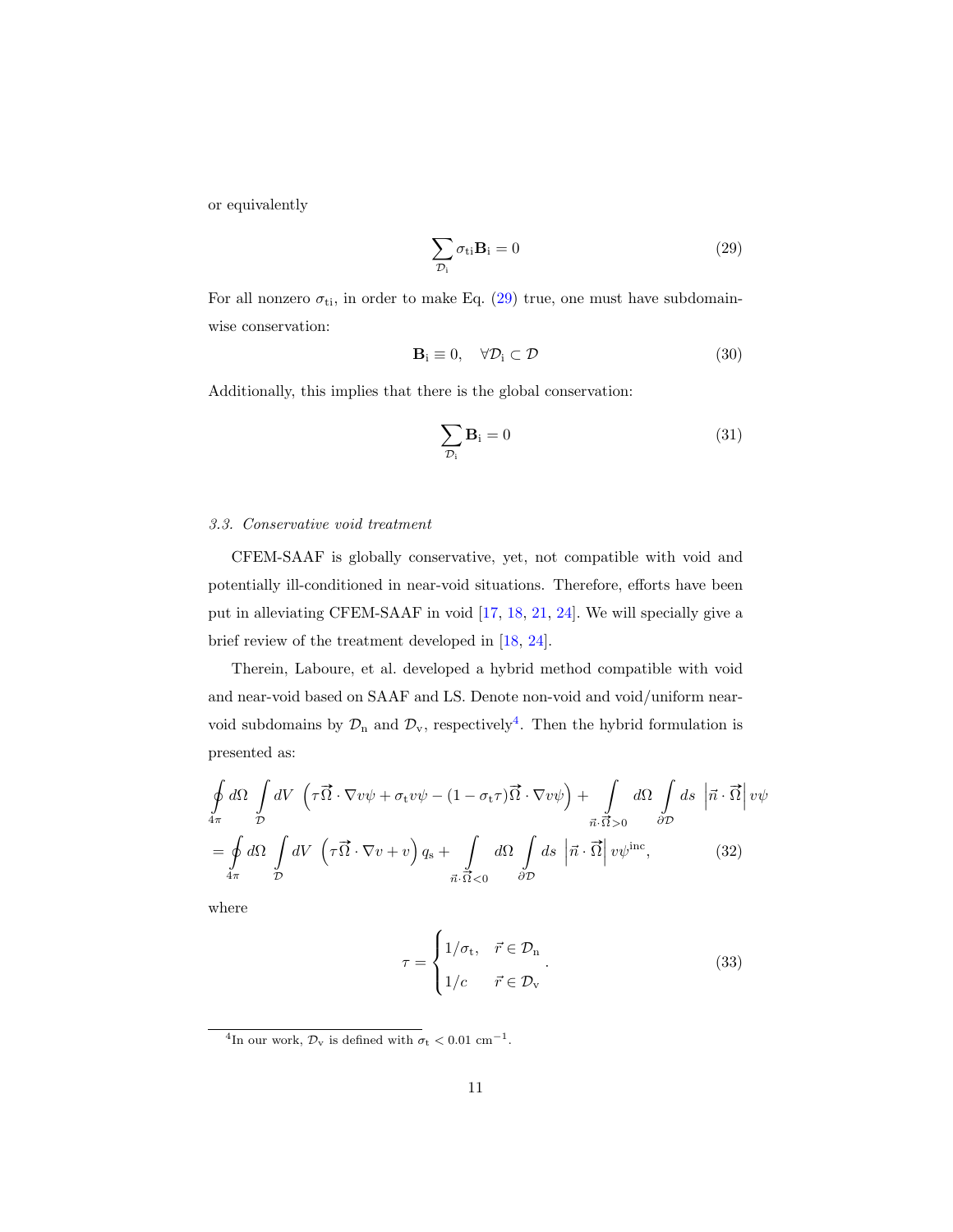$c$  is a freely chosen constant and usually set to be 1. One notices that in non-void subdomain, the formulation resembles CFEM-SAAF. At the same time, global conservation is preserved. Therefore, the method is named "SAAF-Conservative LS (SAAF-CLS)".

Consider a homogeneous near-void problem. The weak form in Eq. [\(32\)](#page-10-2) can be transformed to

$$
\oint_{4\pi} d\Omega \int_{\mathcal{D}_v} dV \, Lv \left( L\psi - q_s \right) + \int_{\vec{n} \cdot \vec{\Omega} < 0} d\Omega \int_{\partial \mathcal{D}_v} ds \, \sigma_t \left| \vec{n} \cdot \vec{\Omega} \right| v \left( \psi - \psi^{\text{inc}} \right) \n+ \oint_{4\pi} d\Omega \int_{\mathcal{D}_v} dV \, cv \left( L\psi - q_s \right) + \int_{\vec{n} \cdot \vec{\Omega} < 0} d\Omega \int_{\partial \mathcal{D}_v} ds \, c \left| \vec{n} \cdot \vec{\Omega} \right| v \left( \psi - \psi^{\text{inc}} \right) = 0.
$$
\n(34)

In void/near-void, CLS is conservative:

<span id="page-11-0"></span>
$$
(\sigma_t + c)\mathbf{B} = 0.\tag{35}
$$

We therefore modify SDLS such that void treatment based on Eq. [\(34\)](#page-11-0) is incorporated:

$$
\sum_{\mathcal{D}_{i} \subset \mathcal{D}_{n}} \left( \oint d\Omega \int dV \ L_{i} v_{i} (L_{i} - S_{i}) \psi_{i} + \sum_{\mathcal{F}_{i,j}} \sigma_{ti} \int d\Omega \int dS \left| \vec{n}_{i} \cdot \vec{\Omega} \right| v_{i} (\psi_{i} - \psi_{j}) \right) \n+ \sum_{\mathcal{D}_{i} \cap \partial \mathcal{D} \neq \emptyset \atop \mathcal{D}_{i} \subset \mathcal{D}_{n}} \int d\Omega \int dS \sigma_{ti} \left| \vec{n}_{i} \cdot \vec{\Omega} \right| v_{i} \psi_{i} \n+ \sum_{\mathcal{D}_{i} \subset \mathcal{D}_{n}} \left( \oint d\Omega \int dV \left( cv_{i} + L_{i} v_{i} \right) (L_{i} - S_{i}) \psi_{i} + \sum_{\mathcal{F}_{i,j}} \int d\Omega \int dS \left( c + \sigma_{ti} \right) \left| \vec{n}_{i} \cdot \vec{\Omega} \right| v_{i} (\psi_{i} - \psi_{j}) \right) \n+ \sum_{\mathcal{D}_{i} \subset \mathcal{D}_{v}} \left( \oint d\Omega \int dV \left( cv_{i} + L_{i} v_{i} \right) (L_{i} - S_{i}) \psi_{i} + \sum_{\mathcal{F}_{i,j}} \int d\Omega \int dS \left( c + \sigma_{ti} \right) \left| \vec{n}_{i} \cdot \vec{\Omega} \right| v_{i} (\psi_{i} - \psi_{j}) \right) \n+ \sum_{\mathcal{D}_{i} \subset \mathcal{D}_{v}} \int d\Omega \int dV \left( cv_{i} + L_{i} v_{i} \right) \left| \vec{n}_{i} \cdot \vec{\Omega} \right| v_{i} \psi_{i} \qquad (36) \n= \sum_{\mathcal{D}_{i} \subset \mathcal{D}_{n}} \oint d\Omega \int dV L_{i} v_{i} q_{i} + \sum_{\mathcal{D}_{i} \cap \partial \mathcal{D} \neq \emptyset \atop \mathcal{D}_{i} \subset \mathcal{D}_{v}} \int d\Omega \int dS \sigma_{ti} \left| \vec{n}_{i} \cdot \vec{\Omega} \right| v_{i} \psi^{\text{inc}} \n+ \sum_{\mathcal{D}_{i} \subset \mathcal{D}_{v}}
$$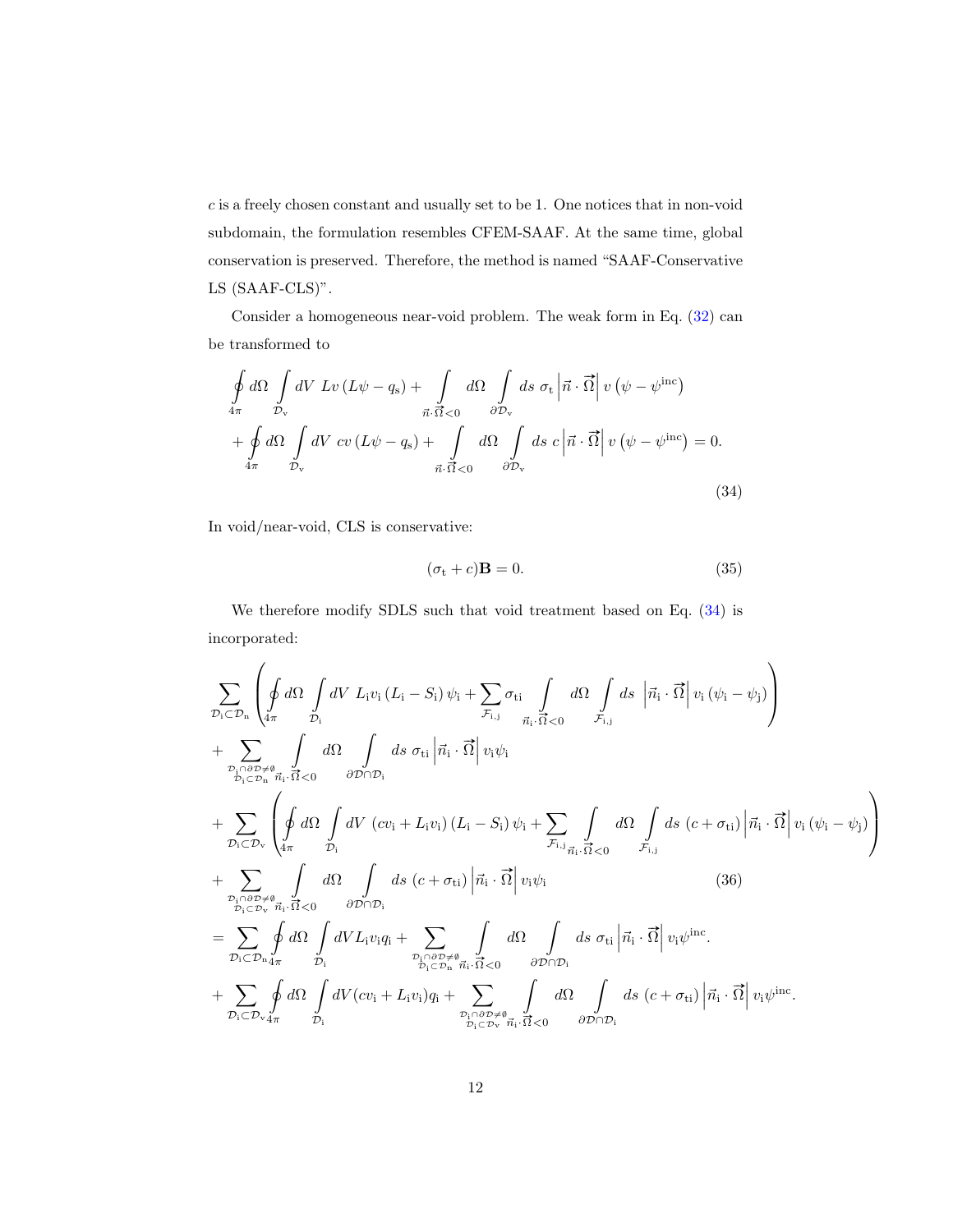## <span id="page-12-0"></span>4. Numerical results

The implementation is carried out by the C++ finite element library deal.II [\[25\]](#page-24-2). The Bi-conjugate gradient stabilized method [\[26\]](#page-24-3) is used as linear solver for SDLS and CFEM-SAAF-CLS while LS and CFEM-SAAF are solved using conjugate gradient method. Symmetric successive overrelaxation [\[27\]](#page-24-4) is used as preconditioner for all calculations with relaxation factor fixed at 1.4. In all tests, we also include results from solving the globally conservative selfadjoint angular flux (SAAF) equation with CFEM as a comparison[\[2,](#page-21-1) [21\]](#page-23-6). In all problems, piecewise linear polynomial basis functions are used. In the 1D examples, the angular quadrature is the Gauss quadrature. In the 2D test, the quadrature is a Gauss-Chebyshev quadrature with azimuthal point number on each polar level specified in a way similar to level-symmetric quadrature. See Ref. [\[28\]](#page-24-5) for further details.

# 4.1. Reed's problem

The first problem is Reed's problem in 1D slab geometry [\[29\]](#page-24-6) designed to test spatial differencing accuracy and stability. The material properties are listed in Table [1.](#page-13-0) Specifically, a void region is set at  $x \in (3, 5)$ . Results using S<sub>8</sub> in angle are presented in Figure [1a](#page-13-1) with zoomed results for  $x \in (4.75, 6.25)$  cm in Figure [1b.](#page-13-1) In this figure 32 cells are used for the CFEM-LS (green line), CFEM-SAAF-CLS (blue line) and SDLS (red lines) calculations. For SDLS, the interfaces are set at  $x = 3, 5, 6$  cm. The reference is provided by solving the first-order transport equation with DFEM with linear discontinuous basis using 2000 cells.

With the void treatment, the SDLS flux profile in  $x \in (3,5)$  is flat and the relative error is lower than  $3 \times 10^{-5}$ . By defining the relative balance as:

$$
\mathbf{B}_{\rm rel} = \frac{|\mathbf{B}|}{\int\limits_{\vec{n}\cdot\vec{\Omega}<0}d\Omega\int\limits_{\partial\mathcal{D}}ds\,\left|\vec{n}\cdot\vec{\Omega}\right|\psi^{\rm inc} + \int\limits_{\mathcal{D}}dV\,\,Q},
$$

we found that the SDLS is globally conservative as  $B_{rel} = 5.56 \times 10^{-12}$ . On the other hand, LS solution is distorted in void and the balance is poor ( $B_{rel} = 3.73 \times$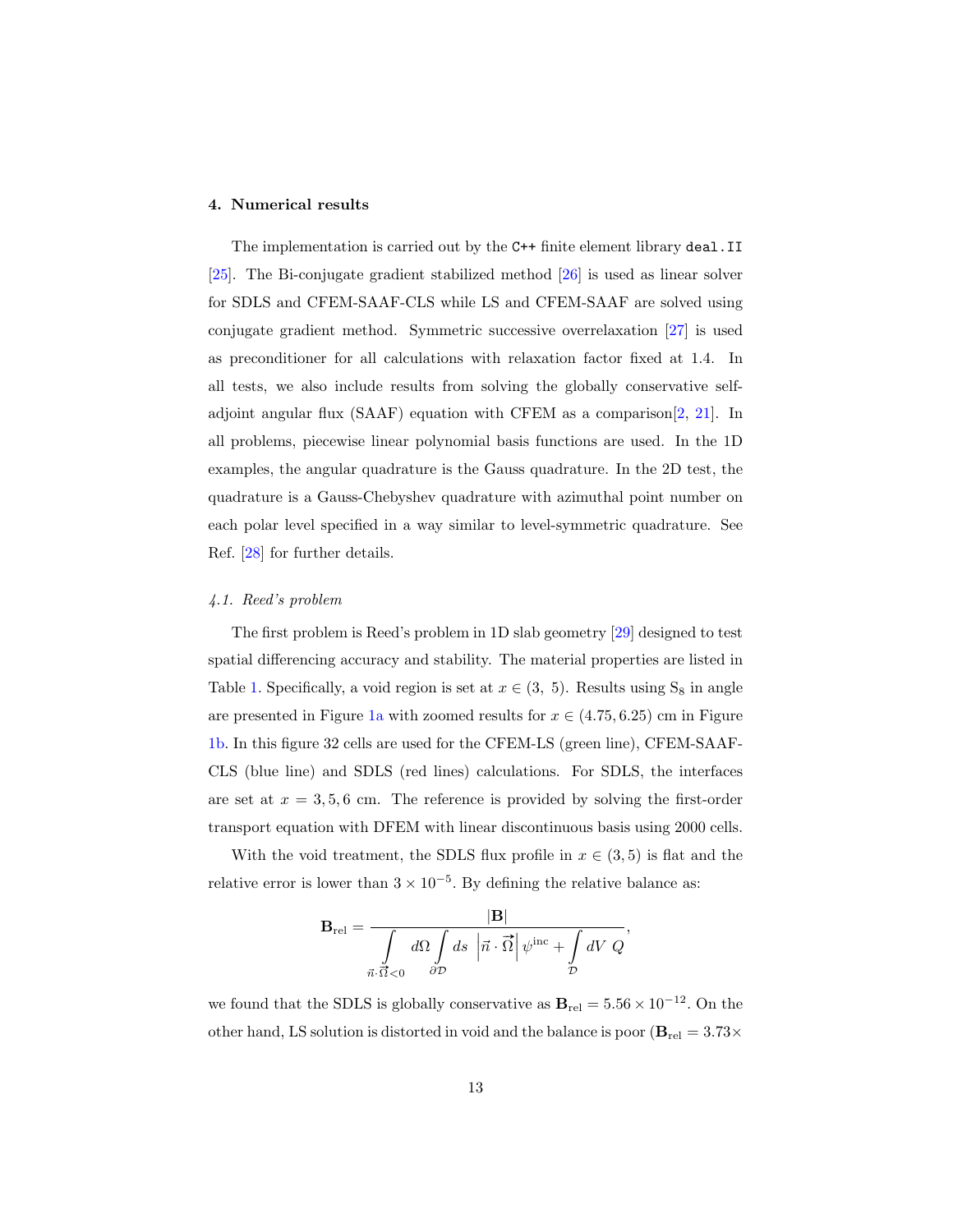<span id="page-13-0"></span>10−<sup>3</sup> ). Meanwhile, we notice that CFEM-SAAF-CLS gives a better solution in the graph norm than LS in most regions of the problem. Yet, solution in void region is heavily affected by the thick absorber ( $x \in (5, 6)$  cm) as continuity is enforced at  $x = 5$  cm.

| $x$ [cm]                             | (0,2) | (2,3) | (3,5) | (5,6) | (6,8) |
|--------------------------------------|-------|-------|-------|-------|-------|
| $\sigma_{\rm t}$ [cm <sup>-1</sup> ] |       |       |       | 5     | 50    |
| $\sigma_{\rm s}~[{\rm cm}^{-1}]$     | 0.9   | 0.9   |       |       |       |
|                                      |       |       |       |       | 50    |

Table 1: Material configuration for Reed's problem.

<span id="page-13-1"></span>

(a) Reed's problem result comparison. (b) Zoomed results  $x \in (4.75, 6.25)$  cm.

# 4.2. Two region absorption problem

Another test problem is a 1D slab pure absorber problem firstly proposed by Zheng et al. [\[38\]](#page-25-0). There is a unit isotropic incident angular flux on left boundary of the slab. No source appears in the domain. In this problem

$$
\sigma_{\rm t} = \begin{cases} 0.1 \,\text{cm}^{-1} & x < 1 \,\text{cm} \\ 10 \,\text{cm}^{-1} & \text{otherwise} \end{cases}
$$

.

Figure 1: Reed's problem results from different methods. 32 cells are used.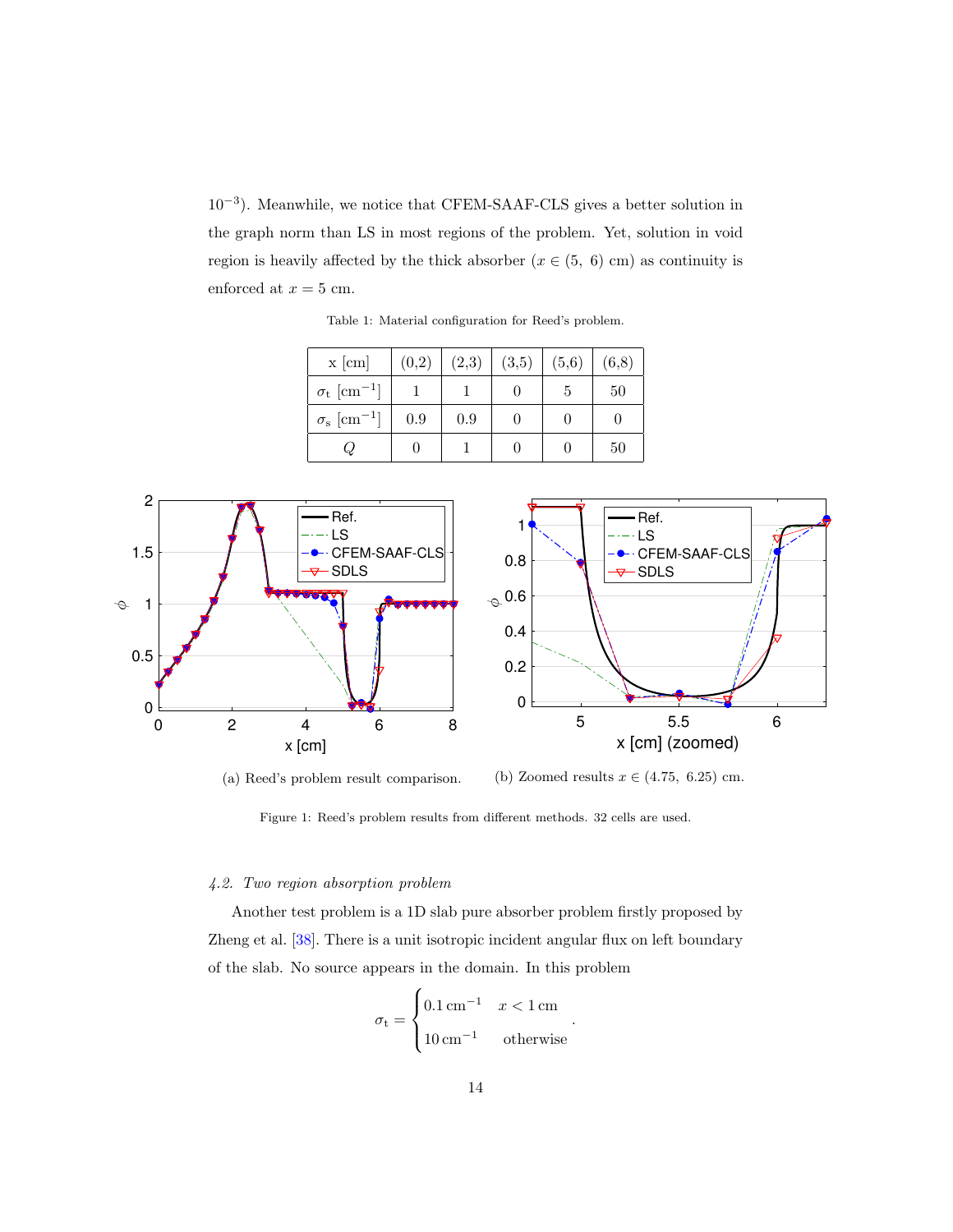<span id="page-14-0"></span>

Figure 2: Two-region absorption results comparison with LS, SAAF and SDLS.

The results in Figure [2](#page-14-0) compare coarse solutions using different methods. The reference solution was computed with first order  $S_8$  using diamond difference using  $2 \times 10^4$  spatial cells. The LS and SAAF solutions in the thin region  $(x < 1$  cm) are affected by the presence of the thick region  $(x > 1$  cm), even though that region is downstream of the incoming boundary source. Increasing the cell count does improve these solutions, but there is still significant discrepancy with the reference solution. In both cases, the SDLS solution captures the behavior of the reference solution. In Figure [3](#page-15-0) we see that both LS, SDLS and SAAF converge to the exact solution at second-order, with the convergence for LS being a bit more erratic.

Table [2](#page-15-1) presents the relative global balances for different methods. As expected, LS presents large balance errors, even when the mesh is refined. On the other hand, CFEM-SAAF and SDLS give round-off balance to the iterative solver tolerance as expected.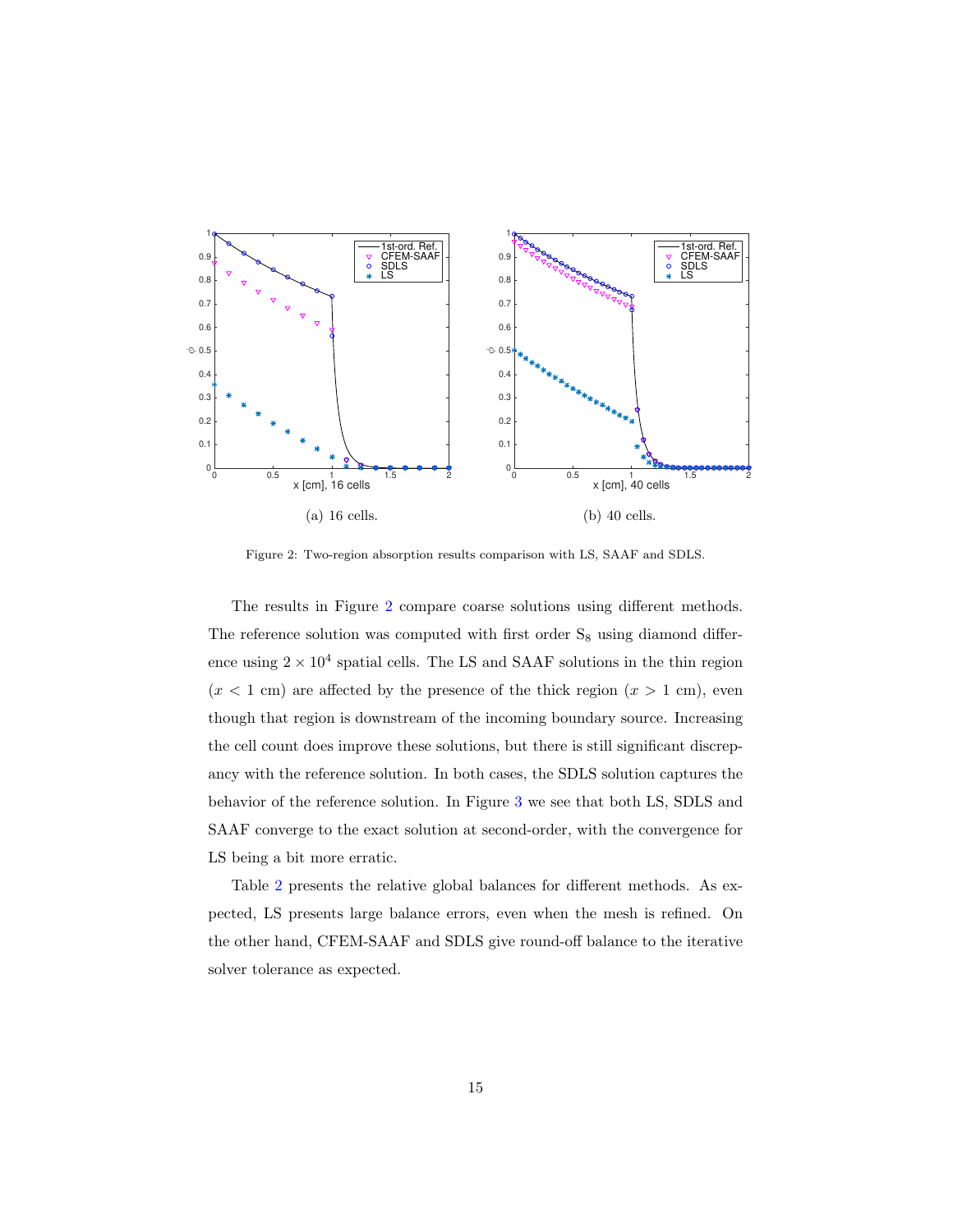<span id="page-15-0"></span>

Figure 3: Leakage errors vs. DoF counts per direction at the right boundary.

| Number of Cells | 20 | 40                                                                       | 80 | 160                                             | 320                                                                                                                             |
|-----------------|----|--------------------------------------------------------------------------|----|-------------------------------------------------|---------------------------------------------------------------------------------------------------------------------------------|
| LS              |    | $8.439 \times 10^{-1}$   $6.426 \times 10^{-1}$   $3.564 \times 10^{-1}$ |    | $3.430 \times 10^{-1}$   $4.948 \times 10^{-2}$ |                                                                                                                                 |
| CFEM-SAAF       |    |                                                                          |    |                                                 | $5.899 \times 10^{-14}$   $1.786 \times 10^{-13}$   $2.615 \times 10^{-13}$   $1.274 \times 10^{-12}$   $5.599 \times 10^{-12}$ |
| <b>SDLS</b>     |    |                                                                          |    |                                                 | $2.148 \times 10^{-13}$   $7.668 \times 10^{-13}$   $1.492 \times 10^{-12}$   $2.090 \times 10^{-11}$   $2.704 \times 10^{-12}$ |

<span id="page-15-1"></span>Table 2: Relative global balances with different methods (absolute values).

#### 4.3. Thin-thick k-eigenvalue problem

A one-group k-eigenvalue problem is also tested in 1D slab geometry. An absorber region in  $x \in (0, 0.3)$  cm is set adjacent to a multiplying region in  $x \in (0.3, 1.5)$  cm. Material properties are presented in Table [3.](#page-16-0) Reflective BCs are imposed on both sides of the slab. The configuration is to mimic the impact from setting a control rod near fuel.

A reference is provided by CFEM-SAAF using 20480 spatial cells. With the presence of the strong absorber, the scalar flux has a large gradient near  $x = 0.3$ cm. Figure [4](#page-16-1) compares the results from different methods using 20 spatial cells. In this case, LS (green starred line) presents noticeable undershooting near the subdomain interface. Though CFEM-SAAF (blue triangles) is an improvement,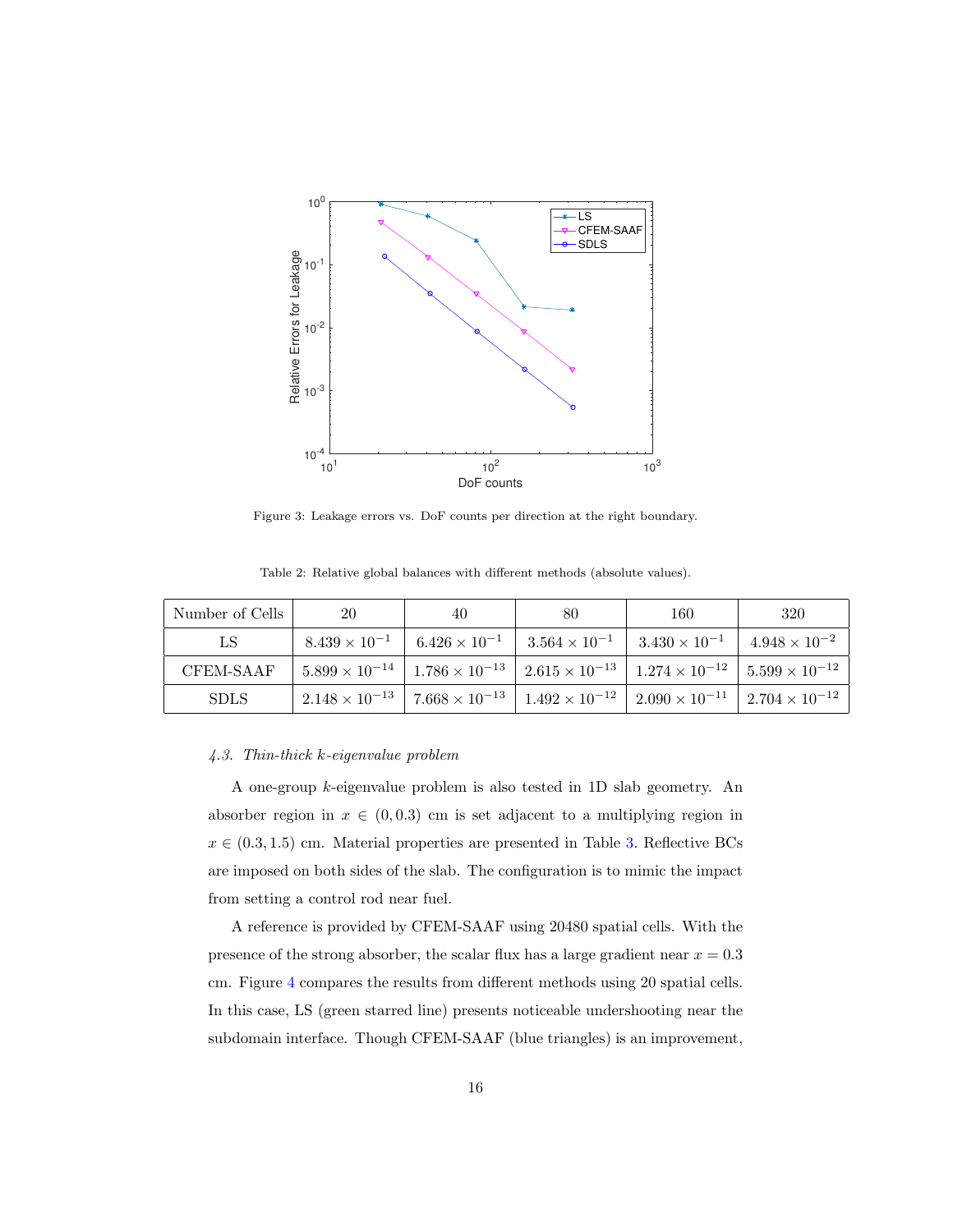<span id="page-16-0"></span>it is still away from the reference in fuel region. SDLS (red squares), in contrast, agrees well with reference solution except at the discontinuity introduced on the material interface set at  $x = 0.3$  cm.

| $x$ [cm]                         | (0,0.5) | (0.5, 1.5) |
|----------------------------------|---------|------------|
| $\sigma_{\rm t}~[{\rm cm}^{-1}]$ | 5.      |            |
| $\sigma_{\rm s}~[{\rm cm}^{-1}]$ |         | 0.99       |
| $\nu\sigma$ f                    |         | $0.25\,$   |

<span id="page-16-1"></span>0.0 0.2 0.4 0.6 0.8 1.0 1.2 1.4 x [cm]  $0.0$ 1 2 3 4 5 ÁSDLS CFEM-SAAF LS

Figure 4: Scalar flux from different methods.

We also examine the  $k_{\rm eff}$  in Figure [5.](#page-17-0) We observe that SDLS converges to the reference  $k_{\text{eff}}$  in the graph norm using only 10 spatial cells in Figure [5a.](#page-17-0) Yet, CFEM-SAAF slowly converges to the reference and LS still has a large error with 160 cells. Figure [5b](#page-17-0) shows  $k_{\text{eff}}$  error change with respect to DoF counts and

Table 3: Material configuration for k-eigenvalue problem.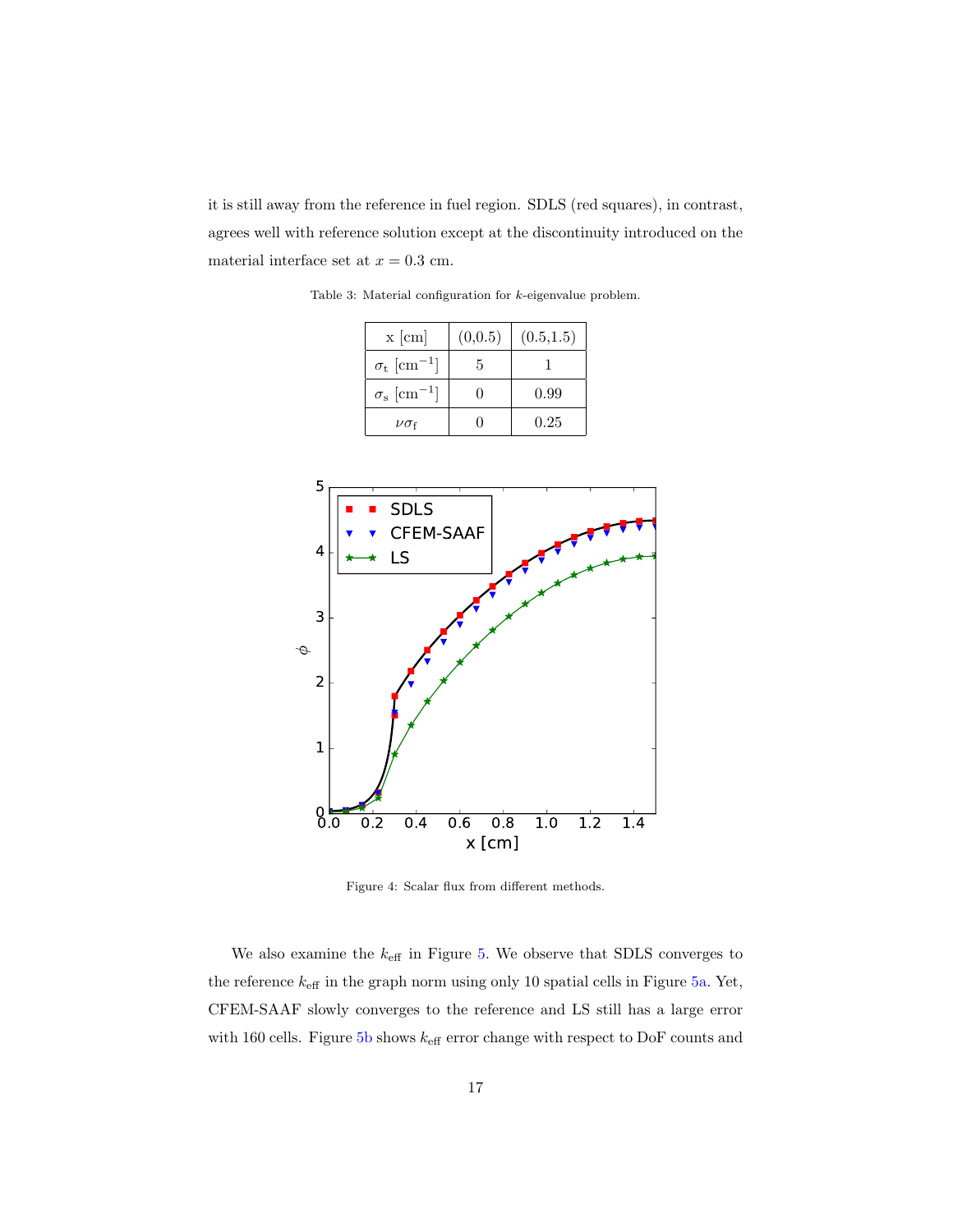<span id="page-17-0"></span>

Figure 5: k-eigenvalue results.

illustrates the benefit of adding the subdomain interface discontinuity. With 5 cells (the points with smallest DoF counts), SDLS has over an order lower of  $k_{\text{eff}}$ error than CFEM-SAAF. When refining the spatial mesh, SDLS shows roughly second-order convergence and has an error three orders of magnitude lower than CFEM-SAAF with 160 cells (the points with largest DoF counts) although both have the global conservations.

# 4.4. One group iron-water problem

The last test is a modified one-group iron-water shielding problem [\[30\]](#page-24-7) used to test accuracy of numerical schemes in relatively thick materials (see the configuration in Figure [6a\)](#page-18-0). Material properties listed in Table [4](#page-18-1) are from the thermal group data.  $S_4$  is used in the angular discretization. The reference is SDLS using  $1200 \times 1200$  cells (see the scalar flux in Figure [6b\)](#page-18-0). The scalar flux in the domain is rather smooth due to the scatterings. As a result, with moderately fine mesh  $(120\times120 \text{ cells})$ , we see SDLS graphically agrees with CFEM-SAAF and LS in the line-out illustrated in Figure [7a.](#page-19-0) We further examine the absorption rate errors in iron. As shown in Figure [7b,](#page-19-0) LS and CFEM-SAAF presents similar spatial convergence rates. However, LS presents lower accuracy than CFEM-SAAF with the presence of material interface between iron and water.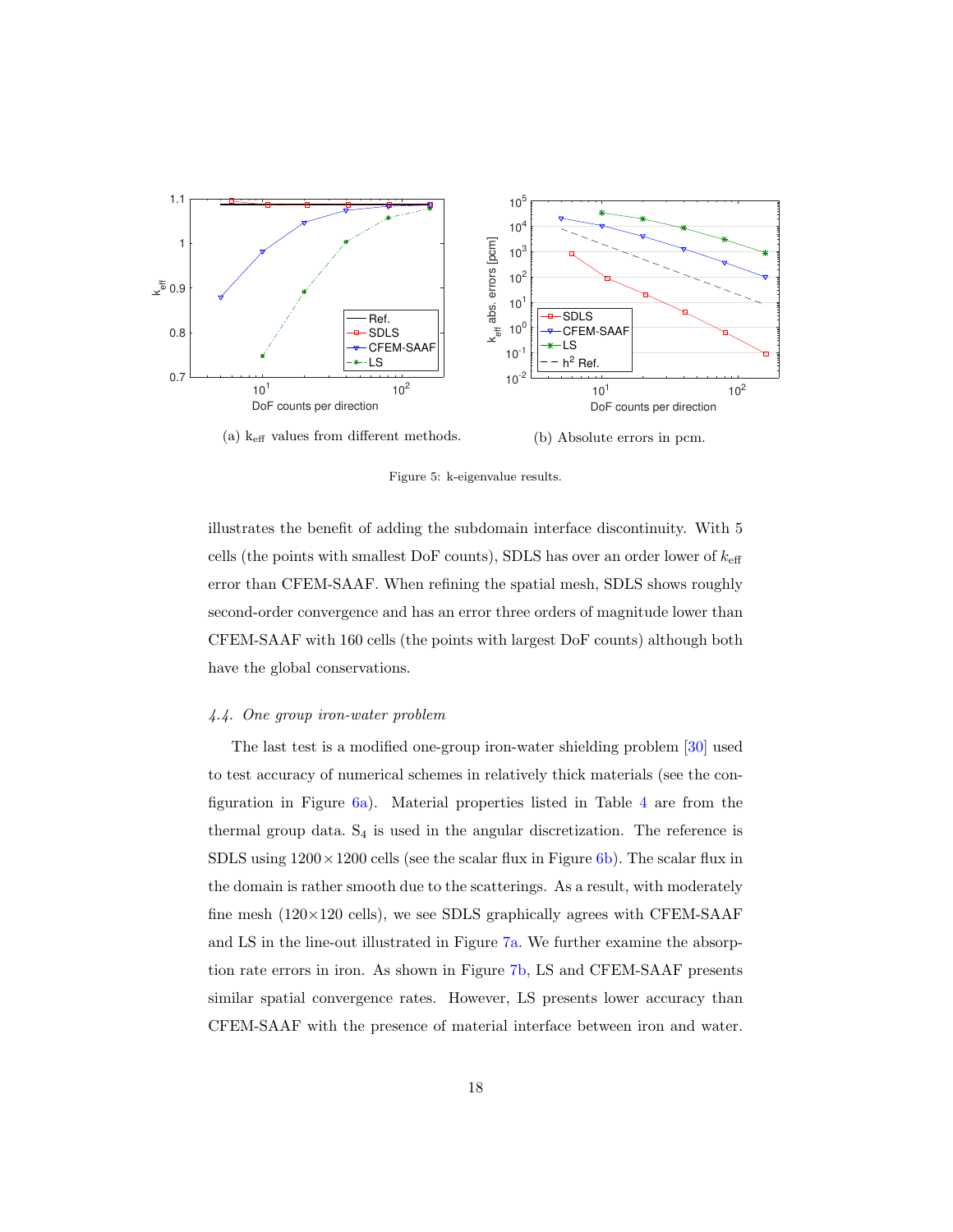<span id="page-18-1"></span>On the other hand, by setting two interfaces between iron and water and introducing extra DoFs on the subdomain interfaces, SDLS converges to the reference solution much earlier than the other methods.

| Materials | $\sigma_{\rm t}$ [cm <sup>-1</sup> ] | $\sigma_{\rm s}~[{\rm cm}^{-1}]$ |
|-----------|--------------------------------------|----------------------------------|
| Water     | 3.2759                               | 3.2656                           |
| Iron      | 1.1228                               | 0.9328                           |

<span id="page-18-0"></span>

Table 4: Material cross sections in one-group iron-water test.



(a) Problem configuration. (b) Scalar flux distribution from reference.

Figure 6: Results from the iron water problem.

In addition, we present a timing comparison of different methods in Figure [8](#page-19-1) using the same error data employed in Figure [7b.](#page-19-0) Both CFEM-SAAF and SDLS are more accurate given a specific computing time. For a specific high error level ( $> 3 \times 10^{-3}$ ) obtained using coarse meshes, the SDLS is more time-consuming than CFEM-SAAF. However, for low error levels  $( $3 \times 10^{-3}$ )$ achieved by refining the mesh, SDLS cost much less total computing time than CFEM-SAAF. On the other hand, when the total computing time increases, SDLS error drops faster than both CFEM-SAAF and LS. Overall, the linear solver presents reasonable efficiency for SDLS despite the fact that the system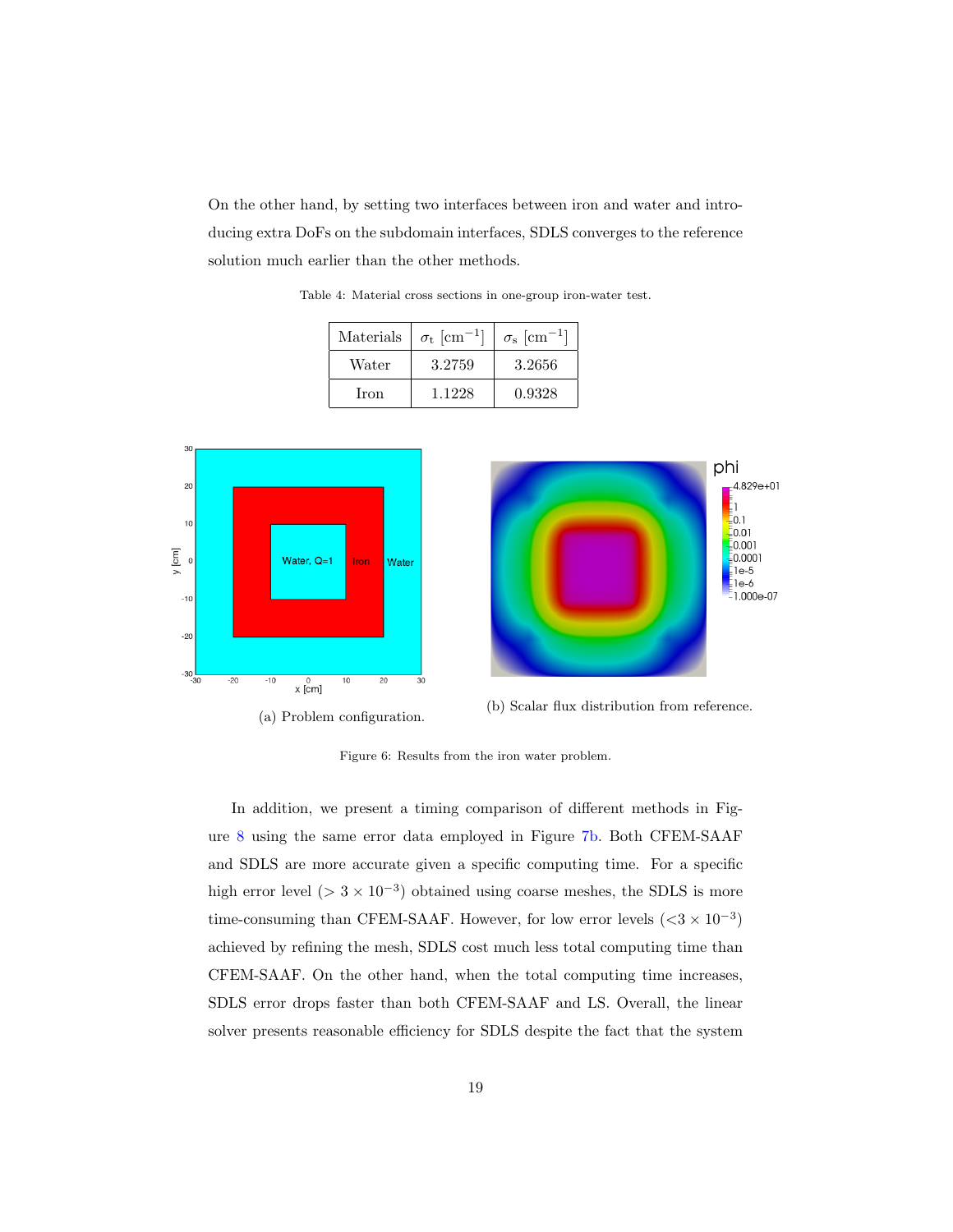<span id="page-19-0"></span>

Figure 7: Results from the iron water problem.

<span id="page-19-1"></span>is non-SPD.



Figure 8: Relative errors of absorption rate in iron vs total computing time.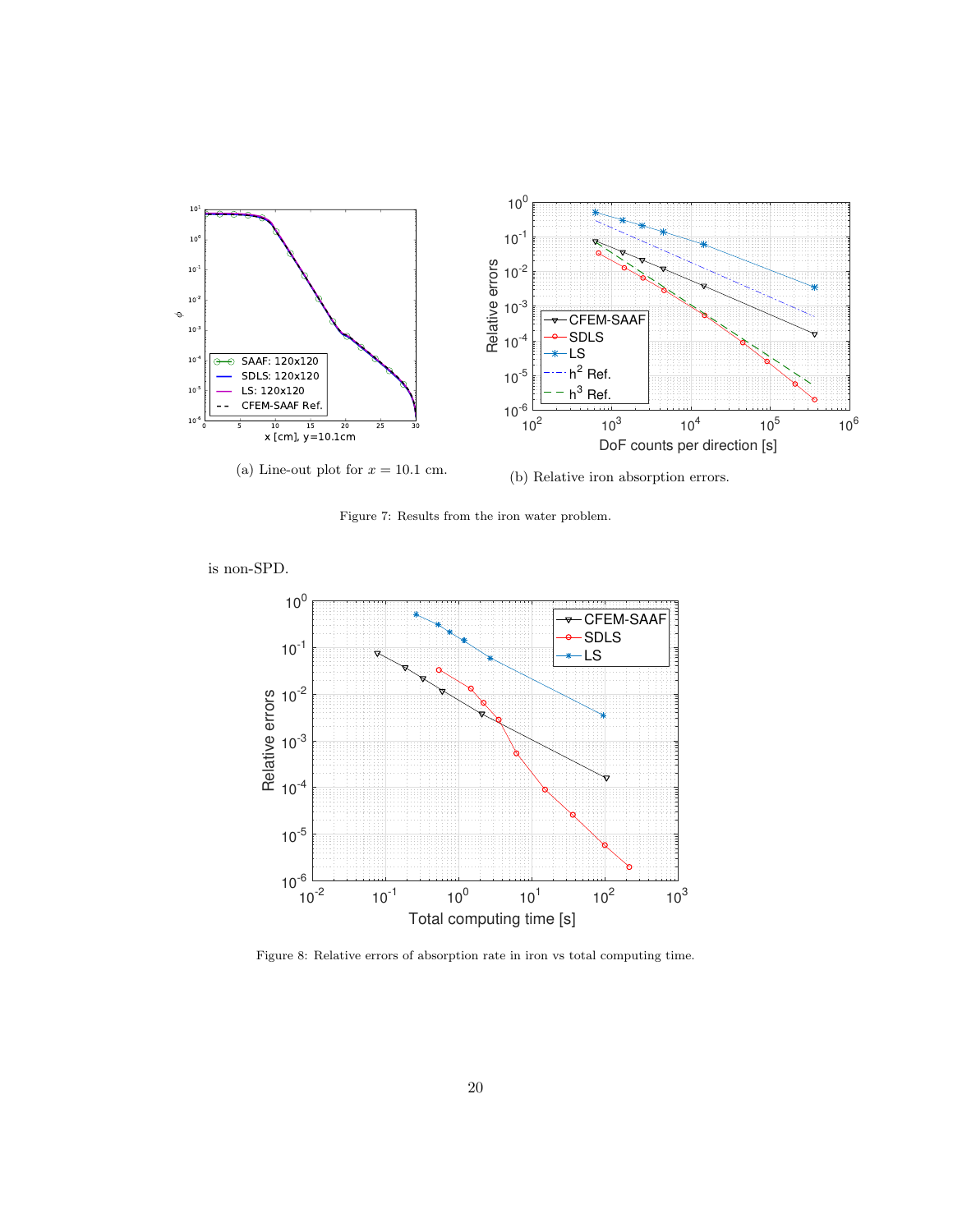## <span id="page-20-0"></span>5. Concluding remarks and further discussions

#### 5.1. Conclusions

In this work, we proposed a subdomain discontinuous least-squares discretization method for solving neutral particle transport. It solves a leastsquares problem in each region of the problem assuming spatially uniform cross sections within each region and couples the contiguous regions with discontinuous interface conditions. We demonstrated that our formulation preserves conservation in each subdomain and gives smaller numerical error than either SAAF or standard least squares methods.

Though SDLS is angularly discretized with  $S_N$  method in this work,  $P_N$ would be applicable in the angular discretization as well. Therein,  $\text{LSP}_N[31,$  $\text{LSP}_N[31,$ [32,](#page-24-9) [33\]](#page-25-1) is applied in each subdomain with Mark-type boundary condition used as interface condition [\[34\]](#page-25-2). Further, since SDLS allows the discontinuity on the subdomain interface, different angular schemes, e.g.  $S_N$  and  $P_N$  can be used in different subdomains. In fact, the angular coupling is desirable for SAAF in the code suite Rattlesnake [\[35\]](#page-25-3) at Idaho National Laboratory. An initial implementation of the coupling has been developed in [\[36\]](#page-25-4) through enforcing strong continuity of angular flux on coupling subdomain interfaces. And later, the interface discontinuity is applied to SAAF to allow an effectively improved coupling scheme reported in [\[37,](#page-25-5) [38\]](#page-25-0) and implemented in Rattlesnake to improve the neutronics calculations.

#### 5.2. Future recommendations

We restrict the method to the configuration that total cross section is uniform within subdomains. In cases total cross sections varies smoothly within subdomains, one could simply weight the subdomain functional with reciprocal total cross section while weighting the subdomain interface functional with 1. The rationale is such that weak form resembles the conservative CFEM-SAAF in the corresponding subdomain with spatially varying cross sections (see Ref. [\[6\]](#page-22-1) for demonstration).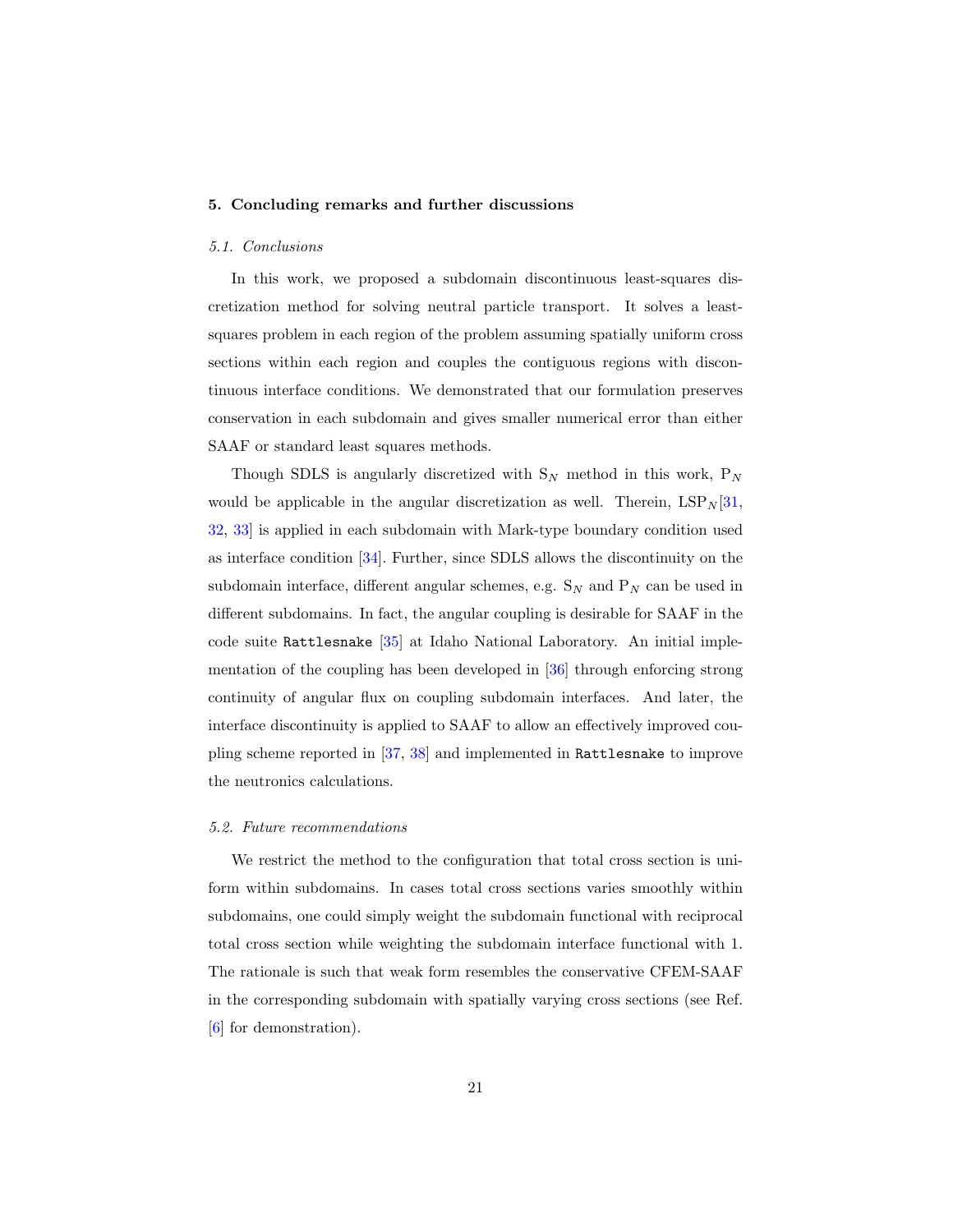The other interesting direction is to explore the effects of re-entrant curved subdomain interfaces, which is not considered in current study. The efficacy of the method and according solving techniques in these cases are not known and worthy of investigation.

# Acknowledgements

W. Zheng is thankful to Dr. Bruno Turksin from Oak Ridge National Laboratory for the suggestions on multi-D implementation. Also, Zheng appreciates Dr. Yaqi Wang from Idaho National Laboratory for his suggestions to make the notation simple and clear. He wants to give appreciation to Hans Hammer from Texas A&M Nuclear Engineering for running reference tests as well. Finally, we wish to thank the anonymous reviewers with their invaluable advice to improve the paper to current shape.

This project was funded by Department of Energy NEUP research grant from Battelle Energy Alliance, LLC- Idaho National Laboratory, Contract No: C12-00281.

# References

#### References

- <span id="page-21-0"></span>[1] M. L. Adams, Discontinuous finite element transport solutions in thick diffusive problems, Nuclear Science and Engineering 137 (3) (2001) 298– 333.
- <span id="page-21-1"></span>[2] J. E. Morel, J. M. McGhee, A Self-Adjoint Angular Flux Equation, Nuclear Science and Engineering 132 (3) (1999) 312–325.
- <span id="page-21-2"></span>[3] C. J. Gesh, Finite element methods for second order forms of the transport equation, PhD dissertation, Texas A&M University (1999).
- <span id="page-21-3"></span>[4] C. J. Gesh, M. L. Adams, Finite Element Solutions of Second-order Forms of the Transport Equation at the Interface Between Diffusive and Non-Diffusive Regions, in: M&C 2001, 2001, salt Lake City, Utah, United States.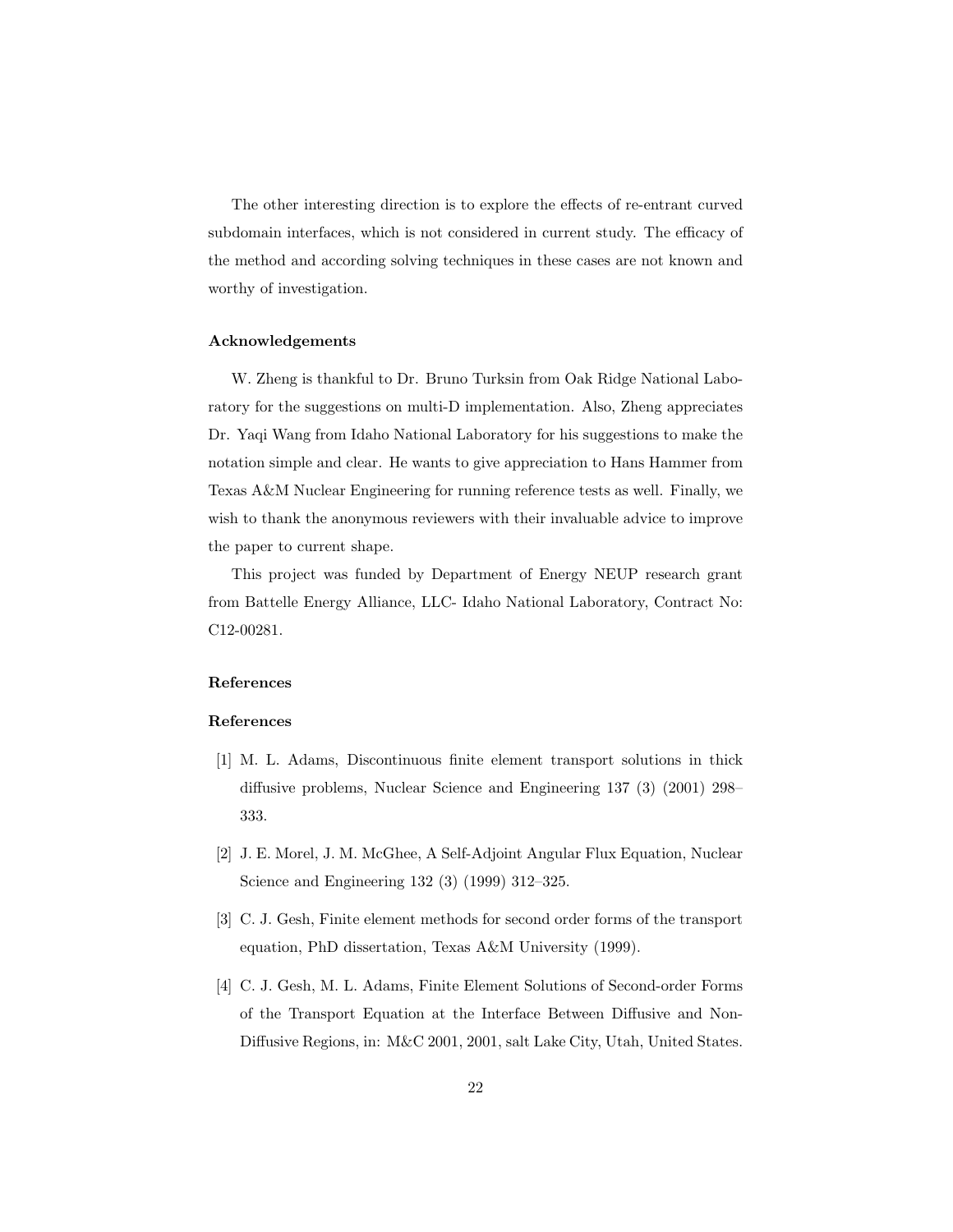- <span id="page-22-0"></span>[5] Y. Zhang, Even-parity  $S_N$  Adjoint Method Including  $SP_N$  Model Error and Iterative Efficiency, Ph.D. dissertation, Texas A&M University (2014).
- <span id="page-22-1"></span>[6] W. Zheng, Least-squares and other residual based techniques for radiation transport calculations, PhD dissertation, Texas A&M University (2016).
- <span id="page-22-2"></span>[7] J. Hansen, J. Peterson, J. Morel, J. E. Ragusa, Y. Wang, A Least-Squares Transport Equation Compatible with Voids, Journal of Computational and Theoretical Transport 43 (1-7) (2015) 374–401.
- <span id="page-22-3"></span>[8] B. A. Finlayson, L. E. Scriven, The method of weighted residuals–a review, Applied Mathematics Reviews 19 (9) (1966) 735–748.
- <span id="page-22-4"></span>[9] E. D. Eason, A review of least-squares methods for solving partial differential equations, INTERNATIONAL JOURNAL FOR NUMERICAL METHODS IN ENGINEERING 10 (1976) 1021–1046.
- <span id="page-22-5"></span>[10] J. Liable, G. Pinder, Least-squares collocation solution of differential equations on irregularly shaped domains using orthogonal meshes, Numer. Methods Partial Differential Equations 5 (1989) 347–361.
- <span id="page-22-6"></span>[11] R. Lowrie, P. Roe, On the numerical solution of conservation laws by minimizing residuals, Journal of Computational Physics 113 (2) (1994) 304 – 308.
- <span id="page-22-7"></span>[12] J. L. Guermond, A finite element technique for solving first order pdes in  $L_p$ , SIAM J. Numer. Anal 42 (2) (2004) 714–737.
- <span id="page-22-8"></span>[13] P. Bochev, M. Gunzburger, Least-squares finite element methods, in: ICM2006, 2006, madrid, Spain.
- <span id="page-22-9"></span>[14] W. Zheng, R. G. McClarren, Non-oscillatory Reweighted Least Square Finite Element Method for  $S_N$  Transport, in: ANS Winter Meeting 2015, Vol. 113, pp. 688–691.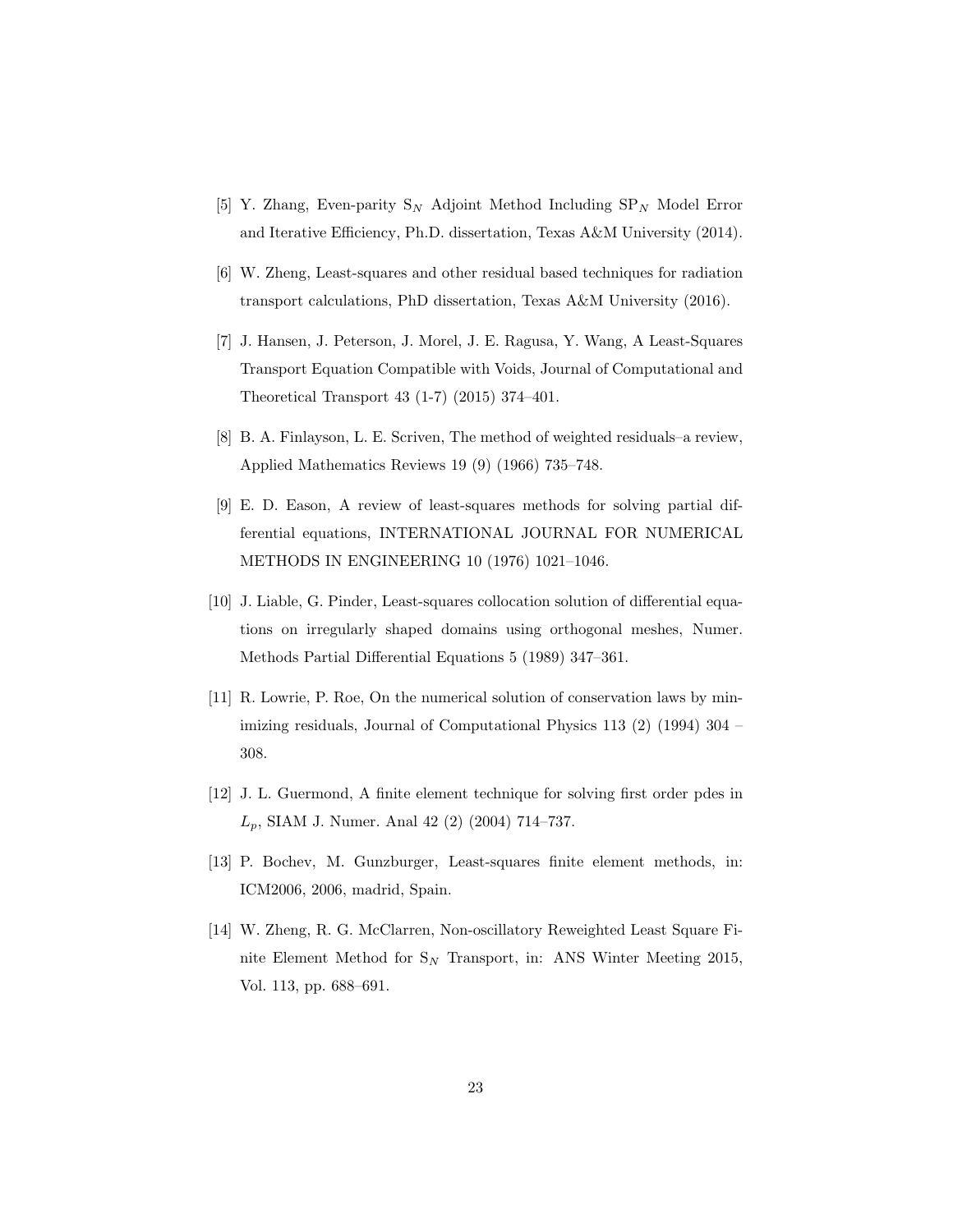- <span id="page-23-1"></span>[15] W. Zheng, R. G. McClarren, Non-oscillatory Reweighted Least Square Finite Element for Solving  $P_N$  Transport, in: ANS Winter Meeting 2015, Vol. 113, pp. 692–695.
- <span id="page-23-0"></span>[16] W. Zheng, R. G. McClarren, Effective Non-oscillatory Regularized L1 Finite Elements for Particle Transport Simulations, ArXiv e-prints[arXiv:](https://arxiv.org/abs/1612.05581) [1612.05581](https://arxiv.org/abs/1612.05581)
- <span id="page-23-2"></span>[17] C. Drumm, Spherical harmonics  $(P_n)$  methods in the sceptre radiation transport code, in: ANS MC2015 - Joint International Conference on Mathematics and Computation (M&C), Supercomputing in Nuclear Applications (SNA) and the Monte Carlo (MC) Method, 2015, nashville, TN, United States.
- <span id="page-23-3"></span>[18] V. M. Laboure, R. G. McClarren, Y. Wang, Globally Conservative, Hybrid Self-Adjoint Angular Flux and Least-Squares Method Compatible with Void, ArXiv e-prints[arXiv:1605.05388](http://arxiv.org/abs/1605.05388).
- <span id="page-23-4"></span>[19] J. R. Peterson, H. R. Hammer, J. E. Morel, J. C. Ragusa, Y. Wang, Conservative Nonlinear Diffusion Acceleration Applied to the Unweighted Leastsquares Transport Equation in MOOSE, in: ANS MC2015 - Joint International Conference on Mathematics and Computation (M&C), Supercomputing in Nuclear Applications (SNA) and the Monte Carlo (MC) Method, 2015, nashville, TN, United States.
- <span id="page-23-5"></span>[20] D. A. Knoll, H. Park, K. Smith, Application of the jacobian-free newtonkrylov method to nonlinear acceleration of transport source iteration in slab geometry, Nuclear Science and Engineering 167 (2) (2011) 122–132.
- <span id="page-23-6"></span>[21] Y. Wang, H. Zhang, R. C. Martineau, Diffusion Acceleration Schemes for Self-Adjoint Angular Flux Formulation with a Void Treatment, Nuclear Science and Engineering 176 (2) (2014) 201–225.
- <span id="page-23-7"></span>[22] G. I. Bell, S. Glasstone, Nuclear Reactor Theory, 3rd Edition, Krieger Pub Co, Princeton, NJ, 1985.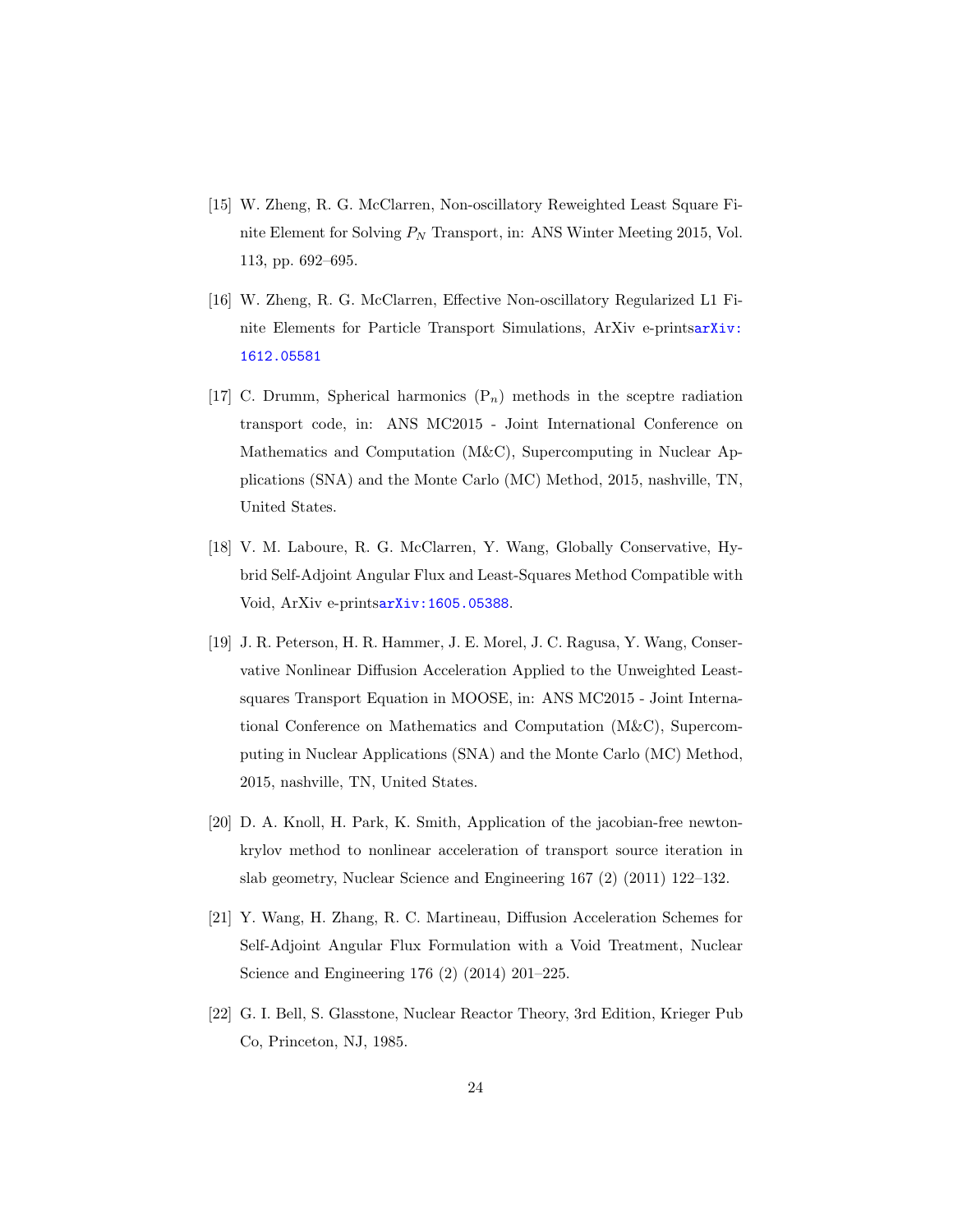- <span id="page-24-0"></span>[23] R. Lin, Discontinuous Discretization for Least-Squares Formulation of Singularity Perturbed Reaction-Diffusion Problems in One and Two Dimensions, SIAM J. NUMER. ANAL 47 (1) (2008) 89–108.
- <span id="page-24-1"></span>[24] V. M. Laboure, Y. Wang, M. D. DeHart, Least-squares pn formulation of the transport equation using self-adjoint angular flux consistent boundary conditions, in: PHYSOR 2016, 2016, sun Valley, ID, May 01 - 05.
- <span id="page-24-2"></span>[25] W. Bangerth, T. Heister, L. Heltai, G. Kanschat, M. Kronbichler, M. Maier, B. Turcksin, T. D. Young, The deal.II library, version 8.2, Archive of Numerical Software 3.
- <span id="page-24-3"></span>[26] H. A. van der Vorst, Bi-cgstab: A fast and smoothly converging variant of bi-cg for the solution of nonsymmetric linear systems, SIAM Journal on Scientific and Statistical Computing 13 (2) (1992) 631–644.
- <span id="page-24-4"></span>[27] D. R. Kincaid, E. W. Cheney, Numerical Analysis: Mathematics of Scientific Computing, 3rd Edition, Cengage Learning Inc., Belmont, CA, 2001.
- <span id="page-24-5"></span>[28] J. J. Jarrell, An adaptive angular discretization method for neutral-particle transport in three-dimensional geometries, Ph.D. dissertation, Texas A&M University (2010).
- <span id="page-24-6"></span>[29] W. Reed, New difference schemes for the neutron transport equation, Nucl. Sci. Eng. 46: No. 2, 309-14.
- <span id="page-24-7"></span>[30] C. L. Castrianni, M. L. Adams, A Nonlinear Corner-Balance Spatial Discretization for Transport on Arbitrary Grids, Nuclear Science and Engineering 128 (3) (1998) 278–296.
- <span id="page-24-8"></span>[31] W. Zheng, R. G. McClarren, Accurate Least-Squares PN Scaling based on Problem Optical Thickness for solving Neutron Transport Problems, Progress in Nuclear Energy (submitted on Sept. 2016).
- <span id="page-24-9"></span>[32] T. A. Manteuffel, K. J. Ressel, Least-Squares Finite-Element Solution of the Nuetron Transport Equation in Diffusive Regimes, SIAM J. Numer. Anal 35 (2) (1998) 806–835.